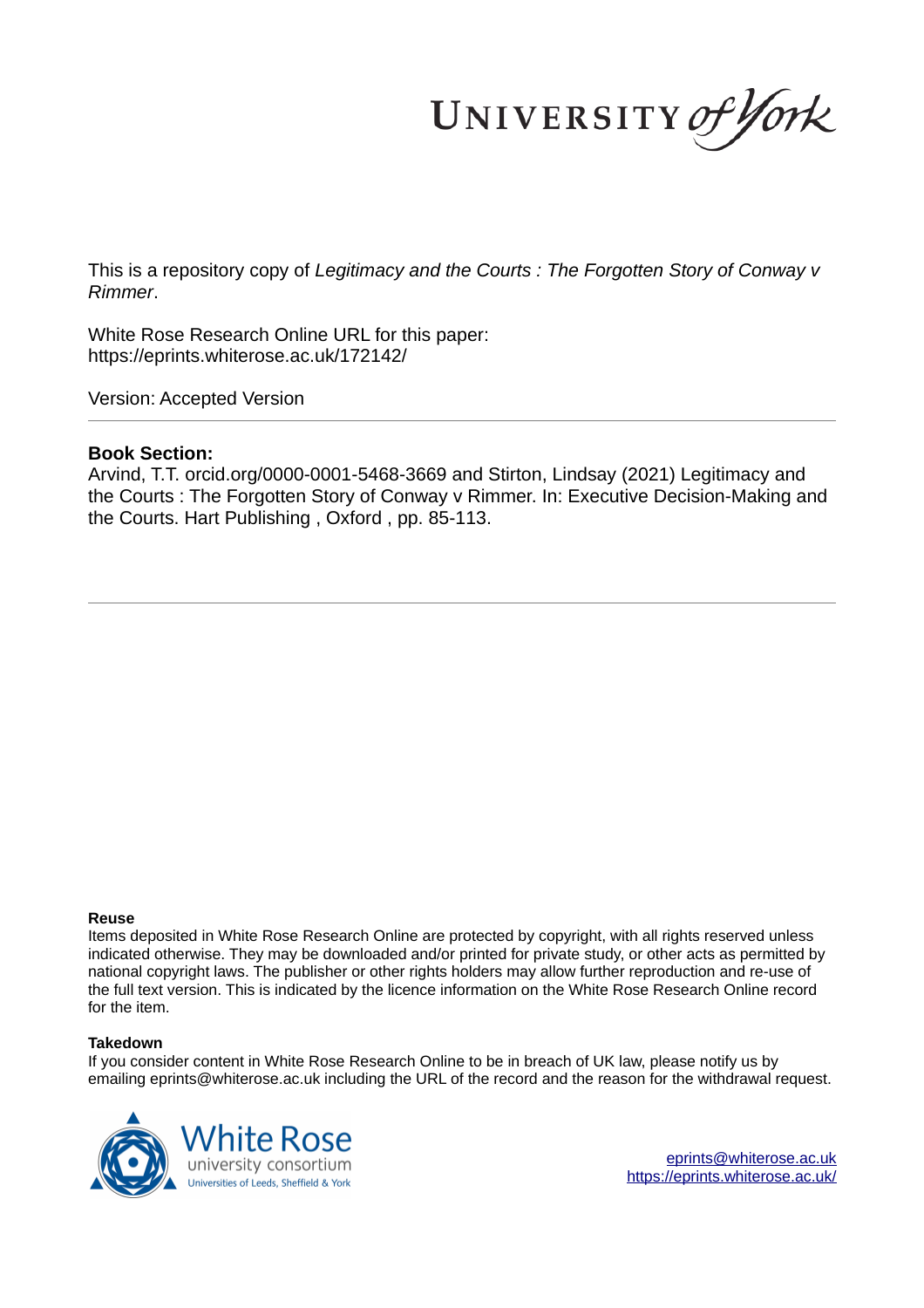# **Legitimacy and the courts: The forgotten story of Conway v Rimmer**\*

TT ARVIND AND LINDSAY STIRTON

## **I. INTRODUCTION**

Despite generally being acknowledged as a landmark,<sup>1</sup> *Conway v Rimmer*<sup>2</sup> is neglected today.<sup>3</sup> In part, this is because it has become obsolete in a way that the other cases in the Quartet have not. Subsequent cases have built on *Conway* to move doctrine in a direction that is far more restrictive of the administration than *Conway* itself was.<sup>4</sup> At the same time, the Scott Report,<sup>5</sup> the advent of open government, and the new rights conferred by the Freedom of Information Act 2000, have so altered the functioning of government that the departmental practices which prompted *Conway* can appear to belong to a distant, almost quaint, era that has little relevance to the present day. *Conway*, from this perspective, may well have been a triumphant moment which played a key role in the historical process through which the modern doctrine of public interest immunity emerged, but it is a moment which belongs to the past of public law, not its present.

This chapter argues, in contrast, that *Conway* belongs not to a settled past but to an unsettled present. Judicial review today is back on the political agenda in a way it has not been for the past half-century. As this chapter shows, the story of *Conway v Rimmer* sheds considerable light on why this is so. Our argument builds on a detailed examination, based on primary archival research, of the views of a group of persons whose perspective is not usually treated as central to the history of administrative law, namely, the individuals—civil servants, lawyers, and politicians—who made up the administrative branch when the leading cases of the 1960s were decided.<sup>6</sup> As Section II discusses, *Conway* came at a time of intense and prolonged

<sup>\*</sup> We are grateful to the University of York for financial supporting our archival research in London, and to Richard Kirkham, Lord Reed, and other participants at the workshop on which this volume is based for helpful comments on previous versions of this chapter. For any errors that remain, each author blames the other. Unless otherwise specified, all references to archival material in this chapter refer to materials held at the National Archives, London.

<sup>1</sup> It was expressly described as a 'landmark case' in *In re A (A child)* [2012] UKSC 60 [16] (Baroness Hale JSC). See also the discussion of *Conway* in T Endicott, 'Was *Entick v Carrington* a landmark?' in A Tomkins and P Scott (eds), *Entick v Carrington: 250 years of the rule of law* (Oxford, Hart Publishing, 2017) 111–2.

<sup>2</sup> *Conway v Rimmer* [1968] AC 910 (HL).

<sup>3</sup> For example, it was the only case in the Quartet to be left out of the recent volume on leading cases in public law. See SS Juss and M Sunkin (eds), *Landmark Cases in Public Law* (Oxford, Hart Publishing, 2017).

<sup>4</sup> *R v Chief Constable of West Midlands, ex parte Wiley* [1995] 1 AC 274.

<sup>5</sup> R Scott, *Report of the Inquiry into the Export of Defence Equipment and Dual-Use Goods to Iraq and Related Prosecutions* (1995-96, HC 115).

<sup>6</sup> Some of the archival material we discuss has been previously considered by M Spencer and J Spencer, 'Coping with *Conway v Rimmer* [1968] AC 910: How Civil Servants Control Access to Justice' (2010) 37 *Journal of Law and Society* 387. Their purpose in doing so was, however, different from ours, and as a result our conclusions differ quite significantly from theirs.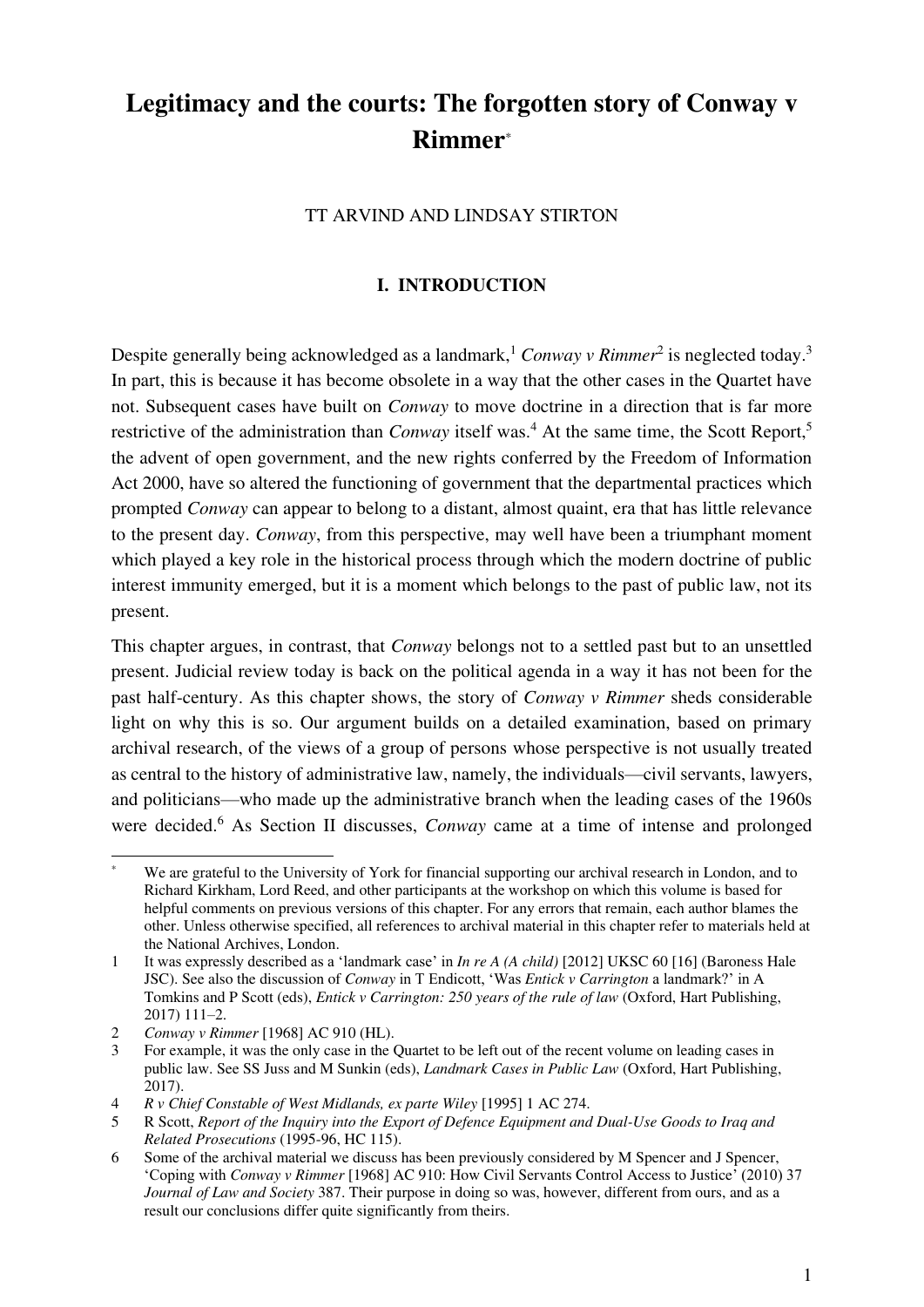discussions within government about the disclosure of government records in litigation. These discussions began after *Duncan v Cammell Laird*, 7 and received added urgency with the enactment of the Crown Proceedings Act 1947 and the dramatic growth in the powers and functions of the post-War state. The discussions were complex and detailed, and included multiple interdepartmental committees as well as high-level Cabinet debates, culminating in a wide-ranging review of the law by the Law Reform Committee. *Conway v Rimmer* not only remade the law, but did so in a way which pre-empted the conclusion to which these internal processes were headed.

In Section III, we turn to a more detailed analysis of the positions and views seen in those discussions and debates. As we show, the doctrine of Crown privilege was strongly defended not just by civil servants, but also by government lawyers in the Treasury Solicitor's Office, including some, such as Lord Bridge, who would go on to become leading members of the judiciary. Underlying this support was a clear understanding, widely held amongst those working within the administrative branch, of their constitutional role and tasks, and a conceptualisation of the public interest that differed significantly from that held by the legal community. The nature of this 'administrative constitutionalism' has received little attention in the literature but, as we show, it is fundamental to understanding departmental behaviour in relation to Crown privilege.

There is much in the history we discuss that is of interest in purely factual terms. Our aim, however, is to consider the broader lessons which the history of *Conway*, and of judicial and departmental attempts to get to grips with the doctrine of Crown privilege, have to offer. In Section IV, we consider why the many internal efforts to reform Crown privilege failed, and use these as a basis for shedding light on why judicial review today remains so controversial. The answer, we suggest, lies in two interwoven themes: the institutional insulation between the judiciary and the administration, and the legitimacy of each institution as perceived by the other. A central function of law is to discharge what Atiyah termed the 'hortatory' function, of setting standards and communicating them to those subject to law in a way that enables them to follow it.<sup>8</sup> This, we show, requires an active institutional dialogue between the courts and the regulated community. The reason for the failure of internal reform efforts, we argue, was that this dialogue and the mutual trust that underpins it was absent, resulting in the relationship between the courts and the administration descending into one of escalating mutual distrust. The resulting institutional tensions lie at the heart of what makes judicial review indispensable, but also controversial, fifty years after the Quartet. *Conway* is significant not only for its role as a stepping stone in the emergence of a specific modern doctrine, but because it highlights tasks, issues, and concerns that were left unaddressed in the making of modern judicial review, and that remain unaddressed today.

#### **II. THE LONG ROAD TO** *CONWAY V RIMMER*

<sup>7</sup> *Duncan v Cammell Laird and Co Ltd* [1942] AC 624 (HL).

<sup>8</sup> PS Atiyah, 'From Principles to Pragmatism: Changes in the Function of the Judicial Process and the Law' (1980) 65 *Iowa Law Review* 1249.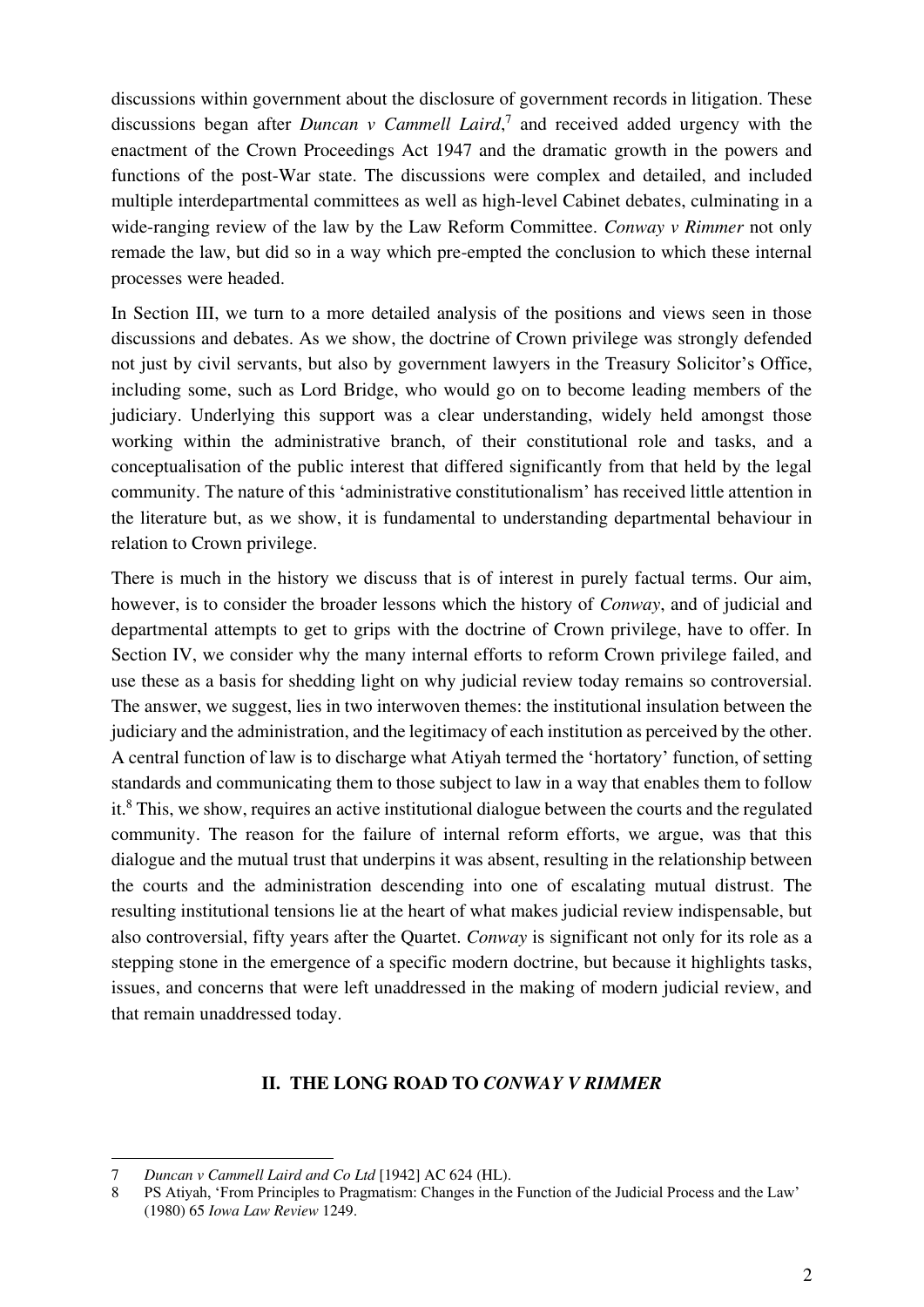## **A. 'Class' privilege and its critics**

The starting point for understanding the law in relation to Crown privilege<sup>9</sup> is the decision of Lord Simon in *Duncan v Cammell Laird*, <sup>10</sup> which *Conway* overruled. *Duncan v Cammell Laird* arose out of a disaster involving an experimental submarine, the HMS Thetis. The widow of a deceased sailor brought a civil suit against the submarine's builders, and sought disclosure of several documents from Admiralty. Admiralty claimed Crown privilege. The case was appealed to the House of Lords, which allowed the claim. Lord Simon, who gave the leading speech, held that Crown privilege could be claimed either because production of the specific document would injure the public interest—for example, by harming national security or diplomatic relations—or because it fell within a class which had to be withheld from production to ensure the proper functioning of the public services.

The second of these grounds came to be known as the 'class' exception, and formed the core of the doctrine of Crown privilege until the changes brought in response to the Scott Report<sup>11</sup> and the decision in *Ex parte Wiley*, <sup>12</sup> which led to the 'class' principle being virtually abandoned. The class exception covered situations where privilege was claimed not because the document in question contained information that should not be disclosed—indeed, in most cases where it was claimed, the content of the document was wholly unexceptionable. Privilege was claimed, rather, because the document belonged to a class or type of documents that the government for policy reasons would not disclose. Lord Simon explained the class principle with reference to candour. Candour and completeness are important for the functioning of public departments, and the Crown was entitled to use Crown privilege to refuse to disclose internal communications, if their disclosure would adversely affect the willingness of civil servants to produce candid and complete records.

*Duncan v Cammell Laird* was controversial almost as soon as it was decided. It was generally accepted to be correct on its facts: documents relating to the design of a submarine could not be released when the nation was at war. However, the breadth Lord Simon attached to Crown privilege was seen by many as going too far. Two points came in for particular criticism: class privilege, and the rule that it was ministers, rather than judges, who would decide whether disclosure of a document would be injurious to the public interest. These points were raised not just by the legal community,<sup>13</sup> but also by business groups.<sup>14</sup> Attempts to dismantle Crown Privilege or reduce its scope began almost immediately. The Crown Proceedings Act gave these attempts impetus and created a pressure point for reformers, because the Act meant that the Crown would now have to deal with requests for discovery in civil litigation.<sup>15</sup>

<sup>9</sup> Given the historical focus of this chapter, we refer to the doctrine as 'Crown privilege' rather than 'Public Interest Immunity', as that is the name by which it was known in the period which is the subject of this chapter.

<sup>10</sup> *Duncan* (n 7).

<sup>11</sup> Scott (n 5).

<sup>12</sup> *Wiley* (n 4).

See eg LCO 2/5121, Report on Crown Privilege from the General Council of the Bar, February 1956.

<sup>14</sup> See eg LCO 2/3363, Letter from the British Chambers of Commerce on the Crown Proceedings Bill, 30 May 1947.

<sup>15</sup> Before the Act, requests for evidence could only be made through subpoena in actions against a third party—either a private person, or a crown servant behind whom the department was willing to stand. Because the Crown could not be sued in most civil actions, there was little scope for discovery in actions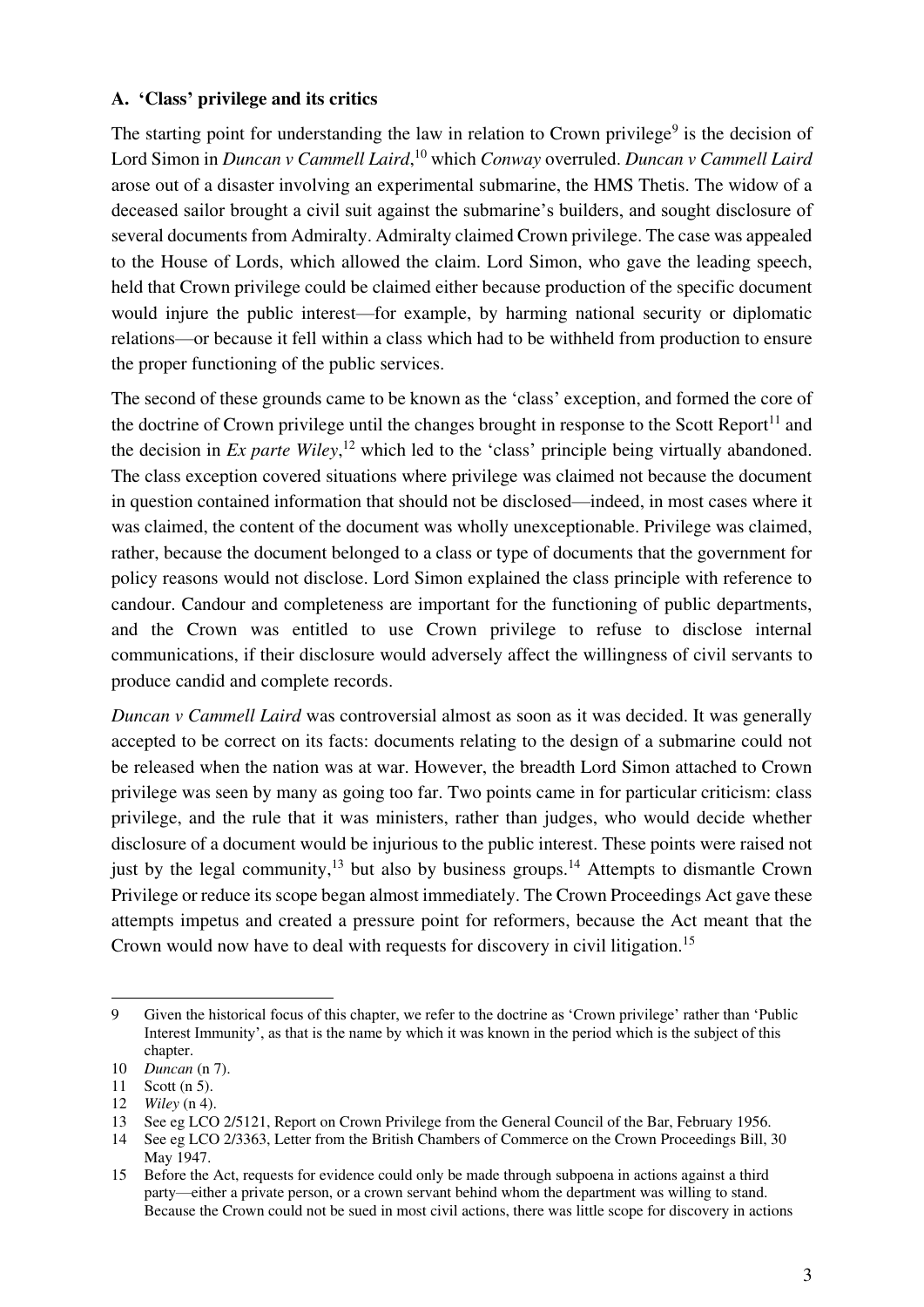As a result of this pressure, the Lord Chancellor gave an undertaking to Parliament during the Third Reading of the Crown Proceedings Bill, to the effect that the importance of using Crown privilege sparingly would be communicated to all ministers.<sup>16</sup> A memorandum was accordingly issued by the Prime Minister to all departments on how they should use the doctrine of Crown Privilege.<sup>17</sup> The memorandum, which had been drafted by Sir Thomas Barnes, the Treasury Solicitor,<sup>18</sup> closely followed the language of *Duncan v Cammell Laird*.<sup>19</sup> Like that case, it identified two types of documents that were to be withheld from consideration: documents whose contents meant that they should not be produced, and documents which fell within a class that must be withheld from production. However, it also added further safeguards. It emphasised that documents should only be withheld from production 'after most careful consideration', and that the decision not to disclose must reflect the personal judgment of the minister, consulting with Law Officers if necessary.<sup>20</sup>

The controversy did not, however, die down. Whilst the judiciary accepted the existence of the doctrine of Crown immunity, there were numerous instances in which they made unfavourable remarks about the doctrine. As Sir Harold Kent put it in departmental correspondence, '[t]he law is settled (by Cammell Laird), but the judges do not like it'.<sup>21</sup> Public interest was also high. The Prime Minister received letters from members of the public 'complaining about the manner in which Crown privilege was being used to defeat the rights of the individual', and demanding a Royal Commission.<sup>22</sup> Newspapers, too, regularly criticised the doctrine, as did judges who encountered it in practice. In *Road Haulage Executive v Ministry of Supply*, <sup>23</sup> heard at Nottinghamshire Assizes, Finemore J strongly criticised a claim of Crown privilege by the Ministry of Supply in relation to a report of an accident at a depot, describing the doctrine as 'part of the stupidity we have got into these days that anything that is done in Government offices has to be kept secret',  $24$  and his comments were representative of the general judicial sentiment.<sup>25</sup>

The result was a series of attempts within the administration to refine the practice. In 1948, a meeting of the departmental solicitors and the Treasury Solicitor agreed on a common procedure to be followed before Crown privilege would be claimed.<sup>26</sup> This was followed by a

against the Crown. See TT Arvind, 'Restraining the State through tort?: The Crown Proceedings Act in retrospect' in TT Arvind and J Steele (eds), *Tort Law and the Legislature: Common Law, Statute and the Dynamics of Legal Change* (Oxford, Hart Publishing, 2012).

<sup>16</sup> HL Deb 31 March 1947, vol 146, col 925.

<sup>17</sup> The suggestion that the memorandum be issued by the Prime Minister was originally made by Professor AL Goodhart in correspondence with the Lord Chancellor's office. LCO 2/3363, Goodhart to Coldstream, 15 March 1947.

<sup>18</sup> LCO 2/3363, Owen to Mayell, 14 August 1947.

<sup>19</sup> The prevailing view within the government, in contrast with the view outside it, was that *Duncan v Cammell Laird* 'had simply re-stated the law as it had been understood for a great many years'. LCO 2/5117, Note of Meeting held on Friday, 29th May 1953 to discuss the question of disclosure of documents by the Crown.

<sup>20</sup> CAB 129/22/31, Crown Proceedings Act, Memorandum by the Prime Minister, 8 December 1947

<sup>21</sup> TS 58/233, Kent to De Villiers, 8 March 1955.

<sup>22</sup> TS 58/233, Minutes of the third meeting of the Committee on Crown Privilege, 28 April 1955<br>23 'Judge's Criticism of Secrecy' The Times (London, 26 June 1956).

<sup>23</sup> 'Judge's Criticism of Secrecy' *The Times* (London, 26 June 1956).

<sup>24</sup> Ibid.

<sup>25</sup> For another example, see the remarks on class privilege in *Ellis v Home Office* [1953] 2 QB 135.

<sup>26</sup> No record of the meeting appears to have been kept. The outcome is discussed in a later note by Harold Kent. See TS 58/233, Crown Privilege, 18 January 1955.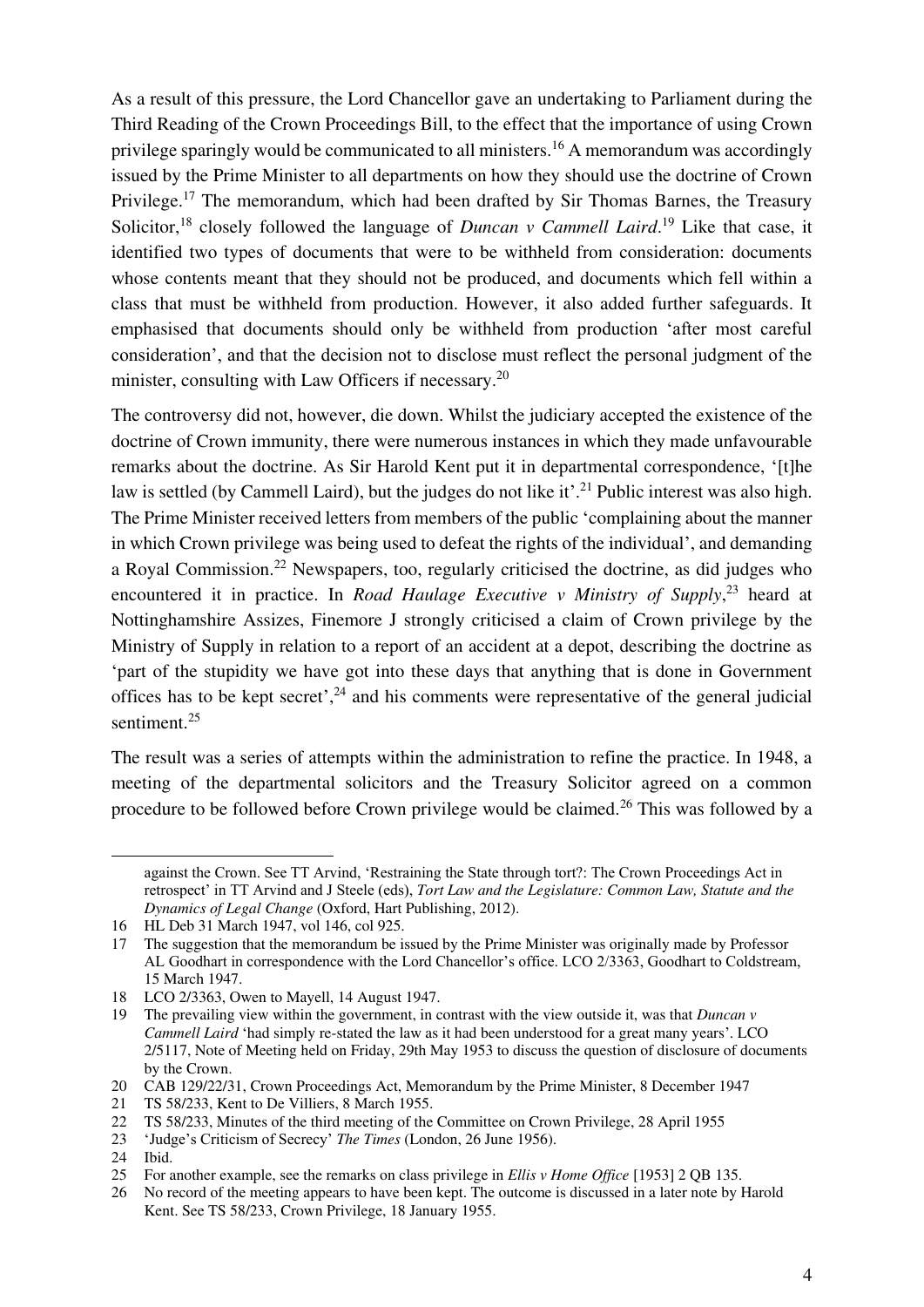steady stream of departmental committees which, in response to public criticism and adverse judicial comments, debated ways to refine the doctrine and make it less controversial. The work of the first of these committees—the Kent Committee, set up in 1955 in response to a series of judgments critical of crown privilege—instantiates the tensions, pressures, and counterpressures involved in this process.

# **B. Reforming the law from within: The Kent Committee and the failure of internal reform**

For much of the 1940s and 1950s, there were three broad strands of opinion in relation to Crown privilege. The first, strongly held by a substantial section of the legal community, was that Crown privilege was unjustifiable and should be abolished. The second, equally strongly held by a substantial section of the civil service, was that Crown privilege performed an essential function and should not be tampered with. Between the two extremes was a range of opinion within the civil service that recognised the source of the dissatisfaction with Crown privilege and sought to devise ways of ameliorating it, but ultimately failed to find a solution in which they could have confidence.

The Kent Committee was an example of this middle path. It was set up in 1955 to study departmental practice on Crown Privilege and examine whether it could be reformed. The committee was formally an 'official committee of inquiry' which, in the technical terminology used by the civil service at the time, signified a committee of officials (and not politicians or independent members) set up to inquire into an aspect of the current state of affairs within departments. The Chair of the committee was Sir Harold Kent, who had recently (in 1953) been appointed Treasury Solicitor after twenty years in the Parliamentary Counsel's office.

The committee was set up in the wake of growing judicial criticism of the extent to which departments claimed Crown privilege. The Treasury Solicitor's office had recently become aware that departmental practices on Crown privilege diverged substantially, and frequently failed to meet the requirements set out in the 1947 Memorandum and *Duncan v Cammell Laird*. Although this was usually for practical reasons such as the demands on Ministerial time, it was feared that it would increase the criticism.<sup>27</sup> There was a strong sense in the civil service that some action should be taken, although it was not clear what. In 1955, Sir Edward Bridges, the head of the Home Civil Service, wrote to George Coldstream, the Permanent Secretary to the Lord Chancellor's Office, suggesting the creation of an official interdepartmental committee to:

> examine the circumstances in which, and the principles on which, the Crown claims privilege in legal proceedings for documents and oral communications, and to advise whether any modification of the present practice in this matter is possible and desirable.<sup>28</sup>

Despite the breadth of the terms of reference, the principal aim was to have a fact-finding survey, which a more formal body could eventually take further.<sup>29</sup> The official was to ascertain

<sup>27</sup> See TS 58/233, Crown Privilege, 18 January 1955.

<sup>28</sup> LCO 2/5119, Bridges to Coldstream, 8 February 1955.

<sup>29</sup> LCO 2/5119, Butler to Kilmuir, 14 February 1955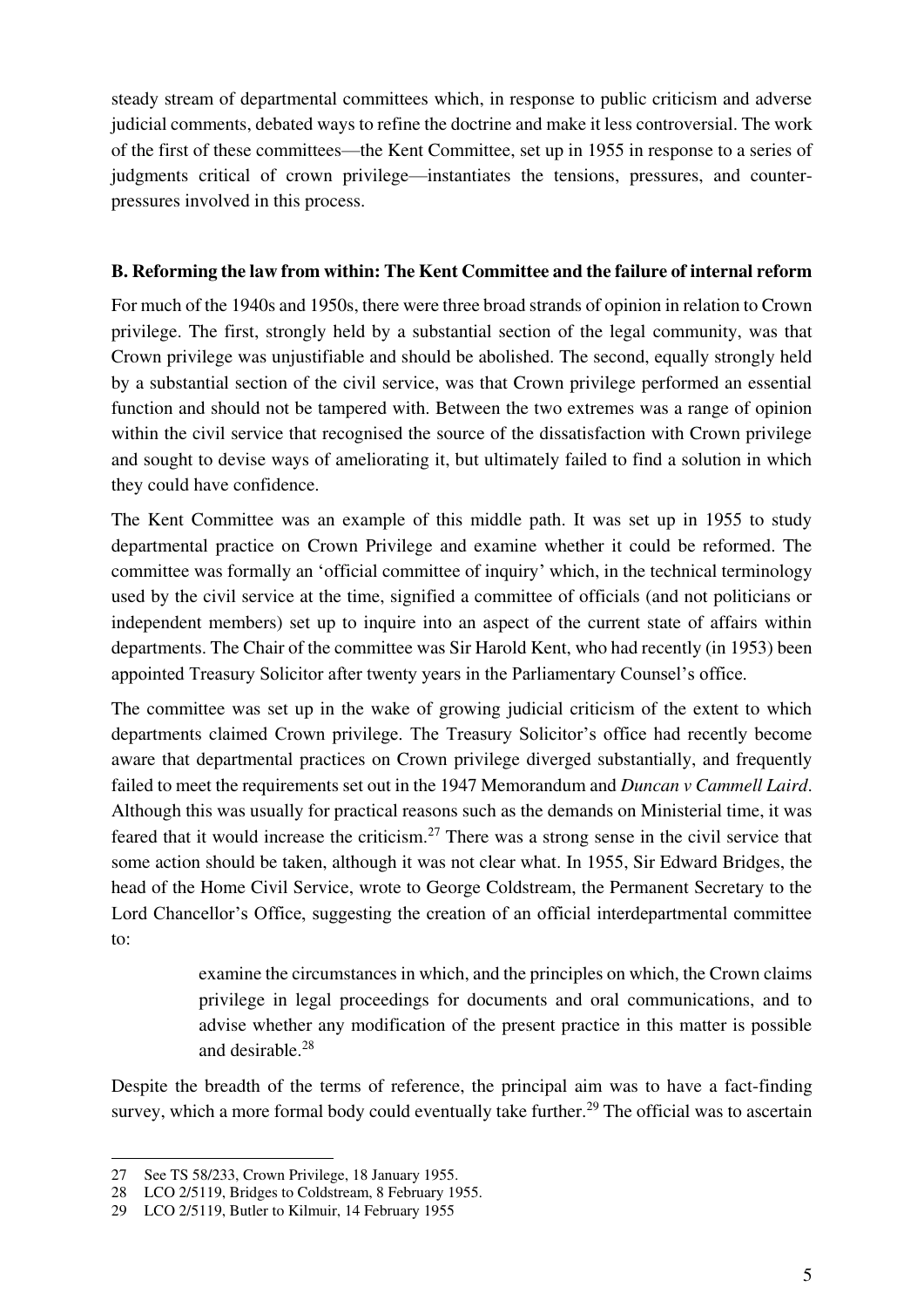in what circumstances departments claimed privilege, with a view to examining which of these claims were excessive, and where the Government 'must stick in its toes'. <sup>30</sup> This, it was thought, would better inform Ministers deciding whether to claim privilege.<sup>31</sup>

Kent was a consummate insider, deeply loyal to the civil service and its ways of working. JAG Griffith would later remark that Kent, like many senior civil servants of his day, believed that there was 'very little wrong within the higher reaches of the civil service.' <sup>32</sup> This assessment is not entirely unfair. In a memorandum written some years later in response to public demands for more effective remedies against the state, Kent lamented the fallacy of those who made such demands 'in the assumption that, contrary to all experience, life is just.<sup>33</sup> Kent was also sympathetic to bureaucratic secrecy, and would defend those who argued against publication of inspectors' reports before the Franks Committee.<sup>34</sup>

Despite this, the Committee began with a high degree of ambition. Its early circulars to departments show a willingness not just to systematise and harmonise, but also reconsider and narrow the basis of 'class' privilege. Options it floated included waiving privilege in all commercial cases, and drawing a distinction between internal documents recording matters of opinion (over which class privilege would be claimed) and those which recorded matters of fact (over which class privilege would ordinarily be waived, subject to requirements of confidentiality).<sup>35</sup> Ultimately, however, the Committee decided against recommending radical change, focusing instead on harmonising practice and reducing the field in which 'class' privilege was claimed. In its final report, presented in April 1956, the Committee explained that it had decided not to pursue an approach of making practice more flexible by waiving Crown privilege 'whenever it seems reasonable to do so', because doing so threatened the entire basis of class privilege which depended on it being claimed consistently. This was, in part, because of the view that candour was foundational to existing practice. Even a file on a purely commercial contract, for example, typically contained 'frank discussions' and 'candid criticisms' about contractors, which were not always capable of factual substantiation, and involved delicate matters such as blacklisting individual contractors.<sup>36</sup> The prospect of waiver would remove the 'feeling of security' on which this practice depended.<sup>37</sup> Equally important, though, was a concern about the impact on the ability to defend claims before the judiciary:

> if privilege is not claimed for a certain kind of document in one case because the requirements of justice seem particularly obvious in that case, and in a subsequent case privilege is claimed for the same kind of document because the requirements of justice seem less obvious, the inconsistency may be difficult to explain and defend. $38$

This concern influenced how the committee approached the way in which classes were defined,

<sup>30</sup> LCO 2/5119, Dobson to Coldstream, 9 February 1955.

<sup>31</sup> LCO 2/5119, Coldstream to Kilmuir, 15 February 1955.

<sup>32</sup> JAG Griffith, 'Draftsman', *The Spectator* (London, 29 September 1979) 23.

<sup>33</sup> LCO 2/8439, Report by "Justice" on "The Citizen and the Administration", 3 November 1961.

<sup>34</sup> Griffith (n 32).

<sup>35</sup> TS 58/233, Departmental Circular on Crown Privilege, 31 March 1955.

<sup>36</sup> CAB 134/1314, Report of Official Committee on Crown Privilege, para 42.

<sup>37</sup> Ibid, para 8.

<sup>38</sup> Ibid, para 8.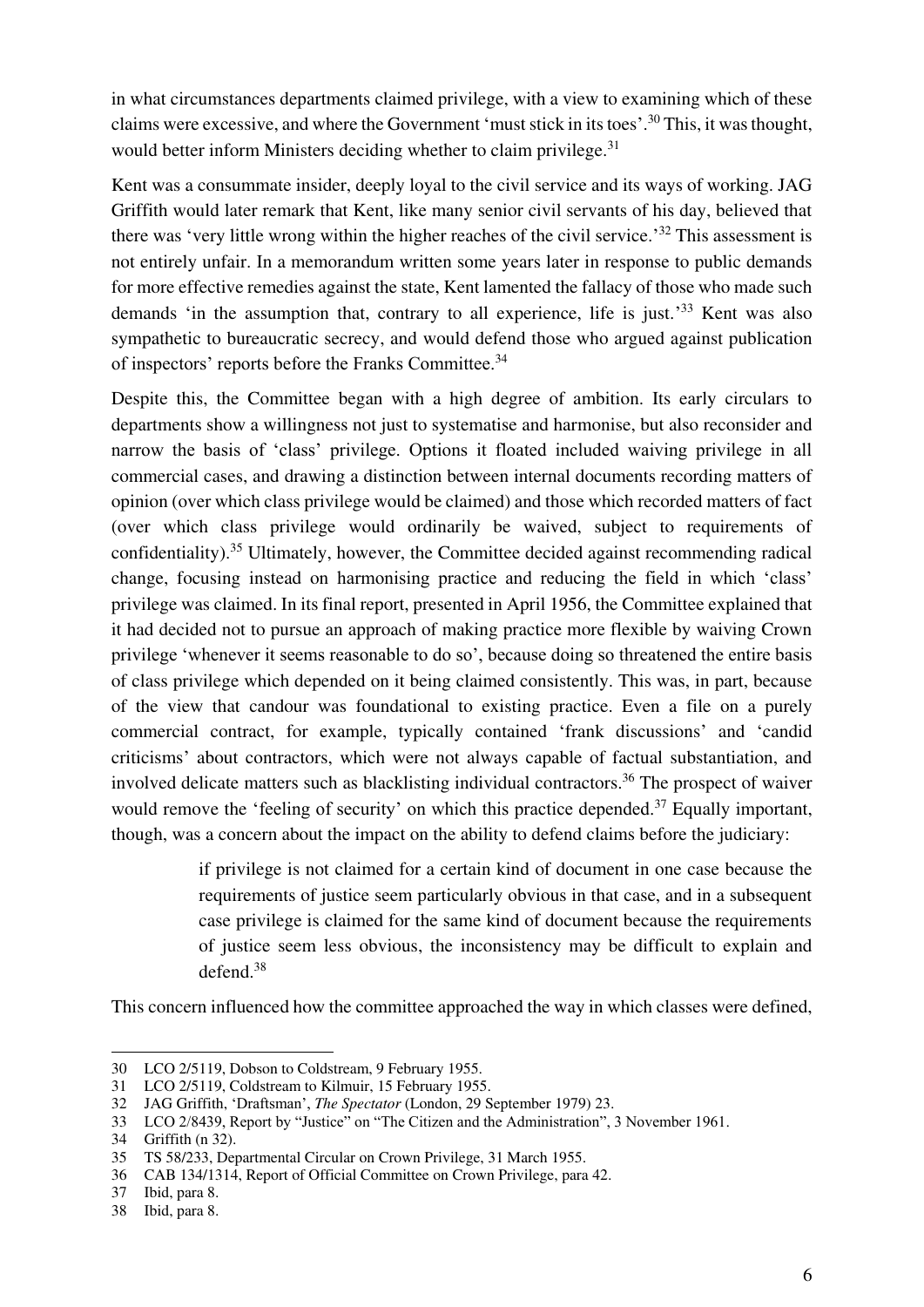where its aim was to help departments avoid making 'difficult decisions in individual cases' because these might risk 'weakening the principle of "class" privilege'. <sup>39</sup> Kent's own views are likely to have played a significant role in the committee's decision not to pursue broader changes. In correspondence with the Solicitor-General, Sir Harry Hylton-Foster, in September 1955, Kent emphasised the power which a more flexible approach to waiving Crown privilege would give the judiciary:

> I feel very nervous about waiver, because if the House of Lords suggest that the Minister can waive class privilege in cases where the interests of justice seem to require it, the judges will almost always invariably press for it. $40$

The Committee's recommendations, accordingly, focused on harmonising and refining existing practice. Its work was not perfunctory. Some departments claimed privilege for a much broader range of documents than others. The Civil Services Commission, for example, claimed class privilege over all reports, medical or otherwise, and all inter-departmental minutes,<sup>41</sup> whereas other departments, such as the Ministry of Labour and National Savings, were more open to disclosing medical reports in some circumstances.<sup>42</sup> There was also wide variation in other everyday matters such as accidents.<sup>43</sup> The Committee gave detailed consideration to the utility these claims had in litigation, and to whether privilege should continue to be claimed for that type of document. It ultimately made fourteen recommendations, which narrowed the ambit of some classes for which claims were regularly made and refined the process for making them.

Not everybody agreed with the abandonment of the more ambitious ideas floated in the initial circular. The Central Land Board, which had only recently suffered a significant defeat in *Glasgow Corporation v Central Land Board*, <sup>44</sup> argued that rather than making minor modifications to practice, the Committee should be focusing on radically restricting the circumstances in which the class exception was claimed 'by contracting it to cover those classes which are already uniformly recognised by the courts, e.g. national defence, foreign relations, police reports, communications between the Lord Chancellor and Magistrates.<sup>145</sup> Admiralty expressed similar misgivings, and pointed out that there was a distinct possibility that by only suggesting 'minor relaxations', the report would weaken 'departments' ability to hold the new line because of the illogicalities involved' while also leaving critics unsatisfied.<sup>46</sup> Similar concerns were raised by officials in the Lord Chancellor's Office in their briefing note on the Report. The Report, they suggested, raised important questions of policy, because the Committee's determination to preserve the 'hard core' of the existing practice of Crown privilege meant that the concessions it made were small. The issue for Cabinet to determine was whether there was even any point making 'minor concessions' which did little to address the judicial view that the administration was 'unnecessarily reticent in withholding

<sup>39</sup> CAB 134/1314, Report of Official Committee on Crown Privilege, para 8.

<sup>40</sup> TS 58/233, Kent to Hylton-Foster, 30 September 1955.

<sup>41</sup> CSC 5/995, Note to Hayes, 7 May 1956.

<sup>42</sup> TS 58/234, Summary of Departmental comments, undated, p 4.

<sup>43</sup> TS 58/233, De Villiers to Kent, 19 November 1955.

<sup>44</sup> *Glasgow Corporation v Central Land Board* 1956 SC (HL) 1. The case held that *Duncan* (n 7) was not good law in Scotland, and courts there were not bound by a minister's certificate.

<sup>45</sup> TS 58/234, Summary of Departmental comments, undated, p 2.

<sup>46</sup> Ibid, p 4.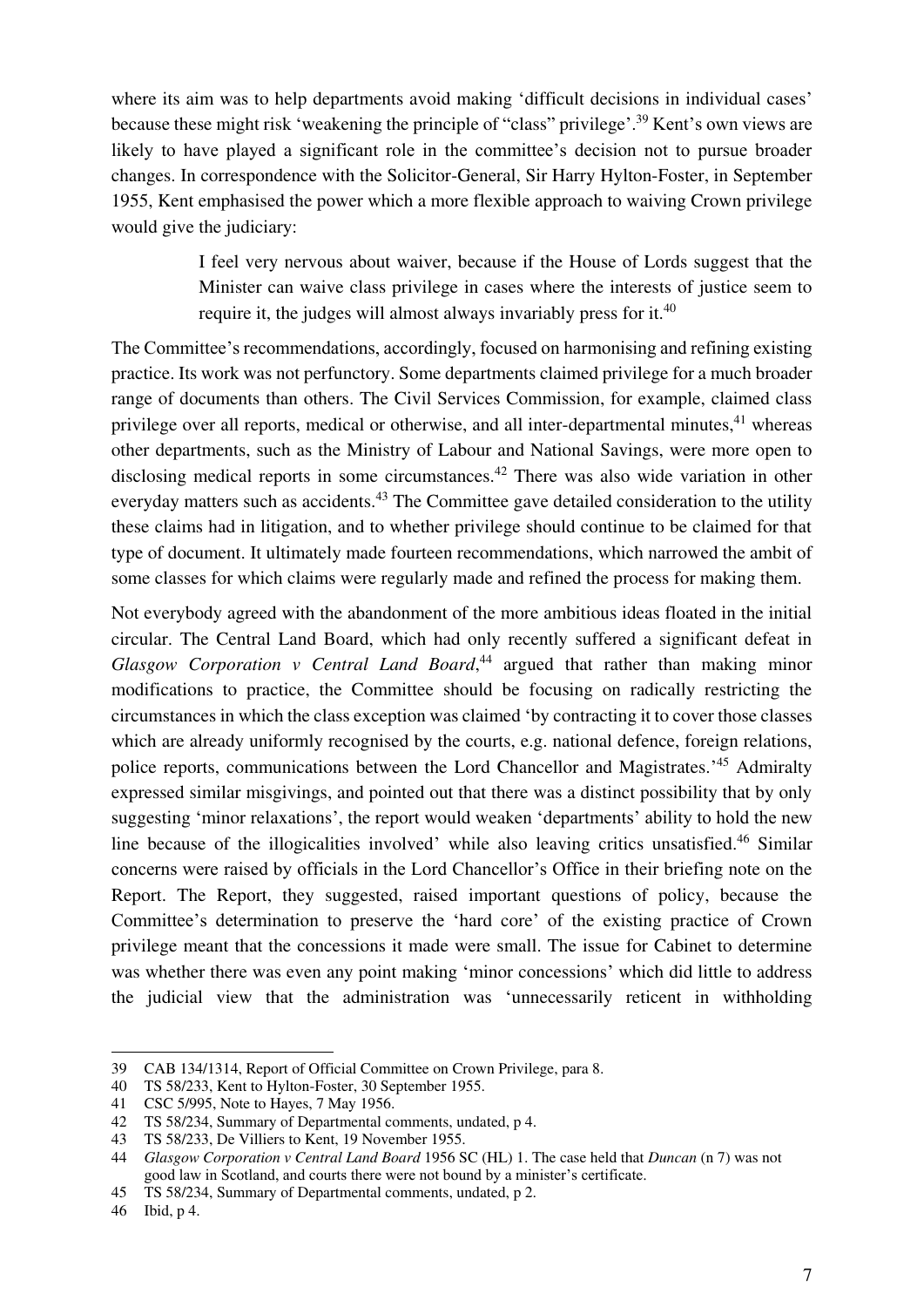documents'. 47

Kent strongly rejected these critiques of his report. Critics assumed that change to the doctrine would come sooner rather than later, but there was no reason to suppose that change would come. *Cammell Laird* was 'not in eclipse for England',<sup>48</sup> and 'without legislation, lawyers south of the Tweed will have to accept *Duncan v Cammell Laird*'. <sup>49</sup> In the light of what would eventually happen in *Conway*, this attitude now seems complacent, but at the time it was widely shared. In October 1967, the Attorney General, Sir Elwyn Jones, confidently predicted that in his view, the Law Lords would 'confirm the existing law' when giving judgment in *Conway v Rimmer*.<sup>50</sup> The departmental records show that while the risk of judges embarrassing the government by making adverse comments in individual cases was recognised, it was not thought that there was any danger of radical changes to the law. The bigger concerns were public opinion, the attitudes of individual members of Parliament, and the pressures departments and ministers would come under to waive privilege in relation to specific documents in individual cases. It was towards equipping the civil service to resist the pressures of adhocism, and to put in place systems that would ensure consistency as well as fairness of practice, that internal efforts were primarily directed.

## **C. From Kent to** *Conway***: Incrementalism and its limits**

The Kent Committee's report was an internal document, which was not intended to be for public circulation or inform public debate. It had been set up with the expectation that a differently constituted body, such as a public committee or a Royal Commission, would consider the situation from a broader point of view. As it happened, however, other circumstances intervened to force ministers to take more rapid action.

In 1956, Jocelyn Simon, the Conservative member for Middlesbrough West, introduced an amendment to the Restrictive Trade Practices Bill. The amendment was on the subject of Crown privilege, and would have given judges the power to override a claim of crown privilege where the basis was that the disclosure was not in the public interest, while preserving the minister's final say on matters of national security.<sup>51</sup> Jocelyn Simon was no stranger to the question of Crown privilege. In 1955, he had published a well-received paper in the Cambridge Law Journal which was very critical of the doctrine of Crown privilege,<sup>52</sup> which the Kent Committee had read and considered.<sup>53</sup> He would also, as Baron Simon of Glaisdale, subsequently influence the development of the law on public interest immunity in leading cases such as *Rogers v Secretary of State for the Home Department*. 54

The government disagreed with Simon's proposed amendment. The view within Cabinet was

<sup>47</sup> LCO 2/5123, Note on the Report of the Official Committee on Crown Privilege, 15 May 1956, p 2.

<sup>48</sup> TS 58/234, Kent to Johnston, 14 May 1956.

<sup>49</sup> TS 58/234, handwritten note, undated.

<sup>50</sup> TS 58/741, Note of a Meeting held on Wednesday 18 October 1967 at the Home Office.

<sup>51</sup> HC Deb 26 October 1956, vol 558, cols 946–957.

<sup>52</sup> JES Simon, 'Evidence Excluded by Consideration of State Interest' (1955) 13 *CLJ* 62.

<sup>53</sup> TS 58/233, Committee on Crown Privilege: Minutes of second meeting held on Friday 15th of April 1955, p 4.

<sup>54</sup> *Rogers v Secretary of State for the Home Department* [1973] AC 388 (HL).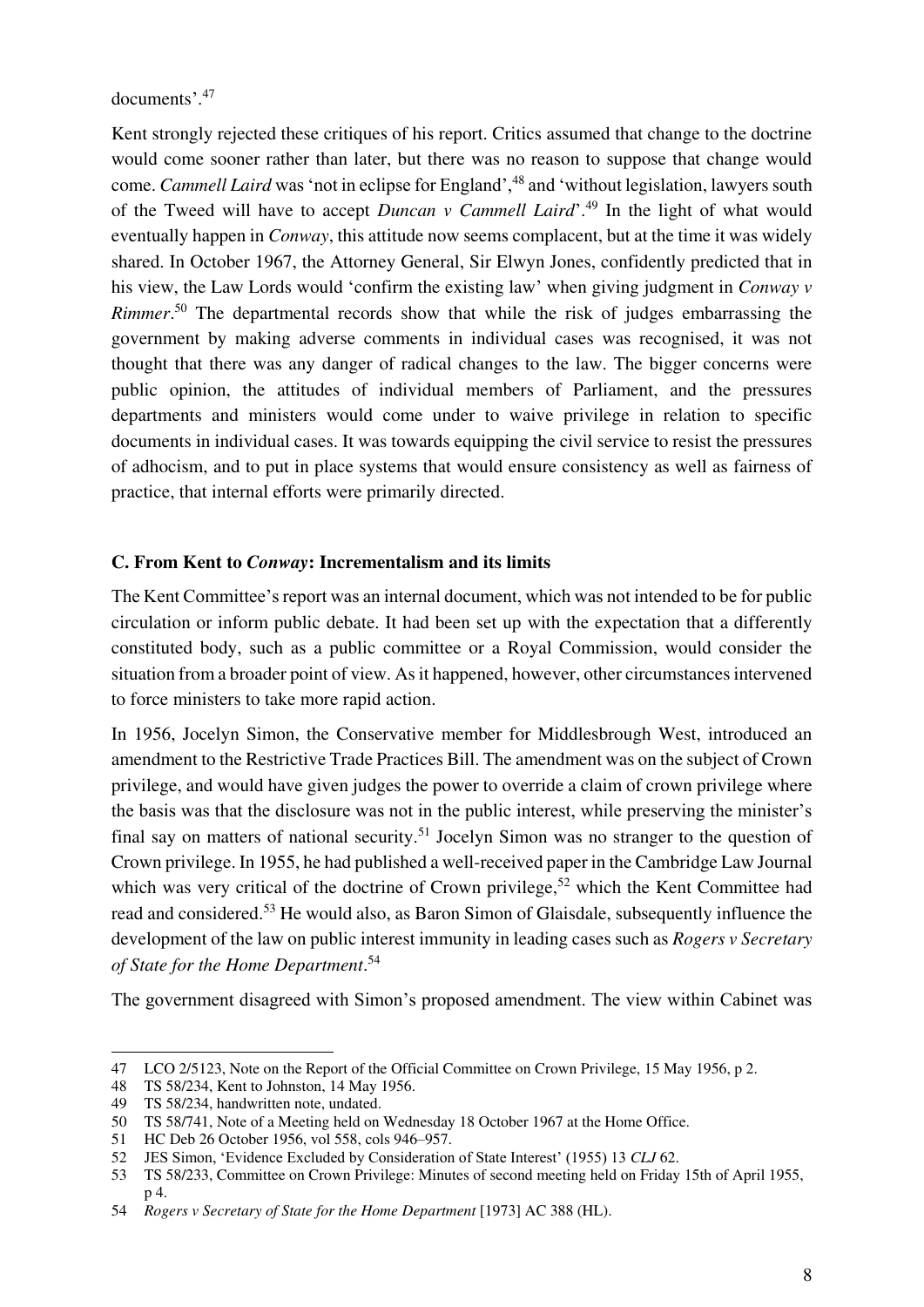that 'it would be wrong to allow the Court to question and, perhaps, reverse the executive decision of a Minister of the Crown in respect of the privilege of the Crown', and that making special rules in one Bill would set a bad precedent.<sup>55</sup> Nevertheless, because Simon's views carried weight with MPs, the government felt that they merited a substantive response which would head off support for his amendment, and decided to do so by turning the recommendations of the Kent Committee into formal Government policy. On 3 May 1956, less than a week after the Kent Committee presented its report, Cabinet decided to appoint a Cabinet Committee to consider the report and make recommendations on its implementation, with a view to heading off Simon's amendment.<sup>56</sup>

The Cabinet Committee considered the Kent Committee's Report on 16 May 1956. The timetable was rushed, as Simon's amendment was listed for debate on 4 June. The Cabinet Committee largely accepted the Kent Committee's Report, agreeing in particular that ministers, and not courts, were the appropriate persons to decide where the balance lay between the public interest in good public administration and the public interest in the proper dispensation of justice. Judges were in no position to assess the first of these,<sup>57</sup> and that the 'class' basis of privilege should be maintained to preserve candour and completeness, notwithstanding the expected pressure from the judiciary and MPs.<sup>58</sup> The only departure from the Kent Committee's recommendation was to disclose even fewer documents than the Committee recommended. The Kent Committee had suggested that departmental minutes about road accident cases should be disclosed. The Cabinet Committee rejected this suggestion on the basis that it 'would constitute a dangerous and significant inroad into the principle that departmental minutes should be protected.<sup>59</sup> Cabinet approved the recommendations on 29 May.<sup>60</sup> On 6 June, the Lord Chancellor made a statement to Parliament setting out what the new practice would be, substantially in the terms of the Kent Report with the additional qualifications imposed by the Cabinet Committee.<sup>61</sup>

One consequence was that the broader review that had been envisaged at the time the Kent Committee was set up never took place. Instead, the following eight years mostly saw a growing systematisation of the practices and procedures recommended by the Kent Committee and publicly announced in the 1956 statement by the Lord Chancellor. Following the 1948 Memorandum issued by Attlee, the Treasury Solicitor's department had developed litigation guidance and model forms to be used in responding to discovery. These were revised to take account of the 1956 Statement. In certain cases, departments were encouraged to continue to refuse to disclose documents, but by claiming other forms of privilege (such as legal privilege) rather than Crown privilege.<sup>62</sup> Certificates claiming privilege were framed in generic terms, stating that the document belonged to a class whose disclosure was not in the public interest,

<sup>55</sup> CAB 21/3004, Restrictive Trade Practices Bill Committee Stage: Note on Amendments—Clause 18, p 2.

<sup>56</sup> CAB 128/30/32, Conclusions of a Meeting of the Cabinet held on 3 May 1956.

<sup>57</sup> CAB 134/1314, Cabinet Committee on Crown Privilege: Minutes of a Meeting held on 16 May 1956, p 1. 58 Ibid, 2.

<sup>59</sup> Ibid, 3; see also the report of the committee: CAB 129/81/127, Crown Privilege: Report of the Committee of Ministers, pp 109–110.

<sup>60</sup> CAB 128/30/38, Conclusions of a Meeting of the Cabinet held on 29 May 1956, pp 4-5.

<sup>61</sup> HL Deb 06 June 1956, vol 197, cols 741–747.

<sup>62</sup> TS 27/1435, Litigation Division Circular No. 8, 1959: Discovery - claim for professional privilege, 30 October 1959.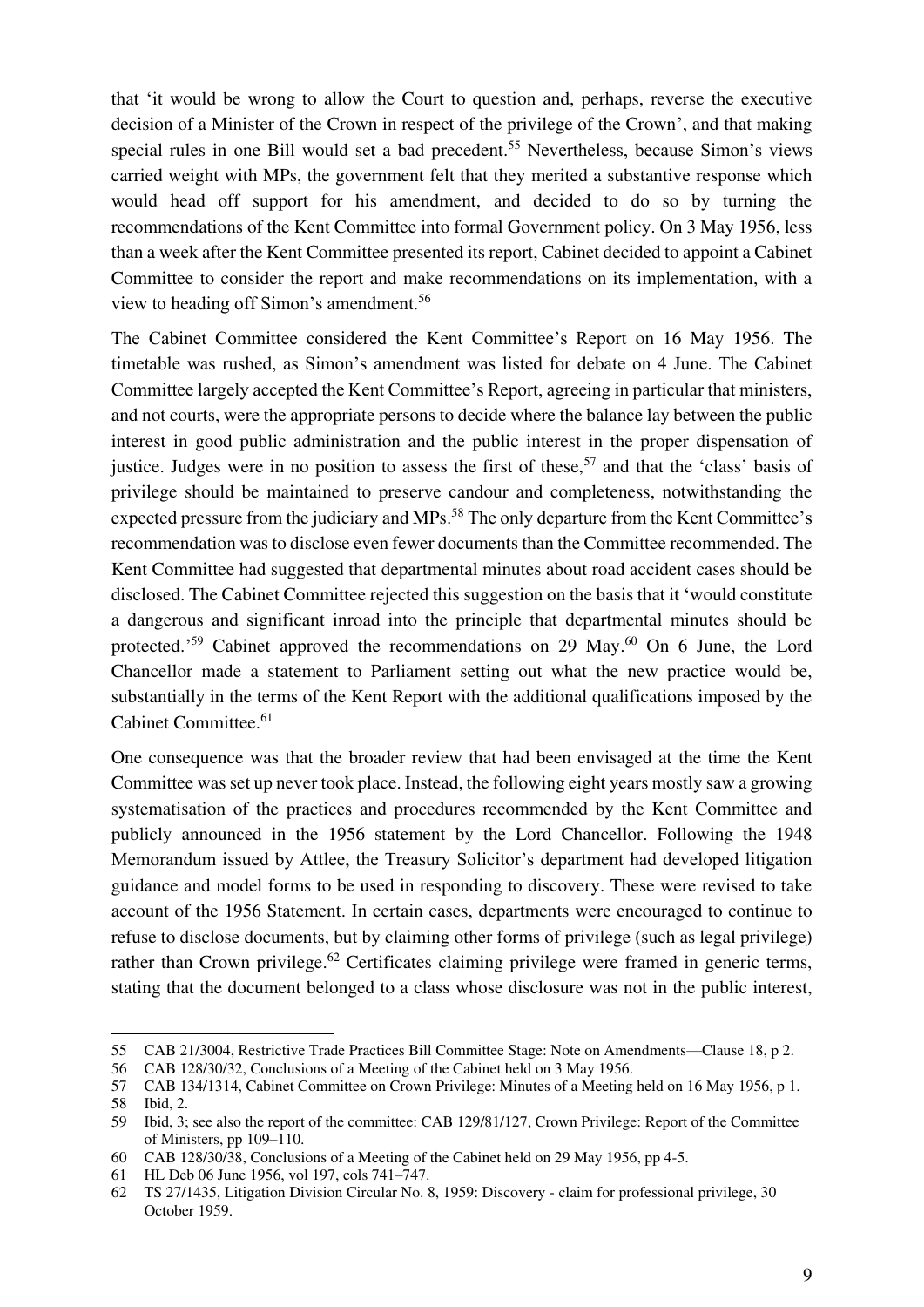but giving no hint of what that class might be.<sup>63</sup> Ministers were encouraged to use an affidavit rather than a certificate if privilege was challenged.<sup>64</sup>

Common types of documents received considerable amounts of time and discussion. A lot of attention was devoted to the issue of medical disclosure<sup>65</sup> and traffic accident reports,<sup>66</sup>, and special committees were formed to consider the issues of disclosing addresses held by the government (for example, to abandoned wives) $67$  and disclosing police reports and documents.<sup>68</sup> There were occasional attempts to suggest reforms to existing practices, but most came to nothing. One of these, whose rejection seems particularly ironic given the outcome in *Conway v Rimmer*, was a suggestion by the Attorney-General made in the context of discussions around the then-ongoing litigation in *Auten v Rayner*, <sup>69</sup> that Crown privilege should be waived where the document pertained to malicious prosecution.

For the most part, however, there were few radical changes in departmental practice. Departments recognised, and occasionally acknowledged, that what they were doing did not in fact comply with the rule in *Duncan v Cammell Laird* or Attlee's 1948 memorandum. In particular, Ministers were not personally taking decisions in the way Lord Simon, and Attlee, thought they should.<sup>70</sup> Yet there was little impetus for change. The courts, despite their stated dislike for Crown privilege, did little to make departments' lives harder. In principle there was much the courts could have done. Precedent gave them some leeway to, for example, reject general claims of class privilege, and to require affidavits to have clear statements as to what the class was, and why that class deserved privilege. For the most part, however, they did not do this, confining themselves instead to making adverse remarks about the practice.

In 1964, this changed as a result of two developments, one legal and one political. The first was the decision in *Merricks v Nott-Bower*<sup>71</sup>, in which the Court of Appeal, led by Lord Denning and Salmon LJ, ordered disclosure of documents despite a ministerial certificate that their disclosure was contrary to the public interest, holding that Lord Simon's ruling in *Duncan v Cammell Laird* was obiter as far as class documents were concerned, especially where the documents were unimportant. Although Lord Denning and Salmon LJ reiterated this in subsequent cases, $^{72}$  their approach was not taken up more broadly. Nevertheless, the possibility that disclosure might be ordered notwithstanding a ministerial certificate caused consternation in government, where the prevailing view was that courts were not equipped to make this decision. As the Treasury Solicitor, WAH Druitt, put it:

The Courts can only be aware of one sector and not the whole field of the public

<sup>63</sup> See, for example TS 27/1435, Certificate by Secretary of State for Scotland, dated 25th June 1954.

<sup>64</sup> TS 27/1435, Litigation Division Circular No 2, 1957, para 3(b).

<sup>65</sup> TS 27/1436, Crown Privilege for medical documents, 26 January 1962.

<sup>66</sup> TS 58/272, Claim for Crown and professional privilege in connection with traffic accidents reports.

<sup>67</sup> LCO 2/5124-5129, Committee on Disclosure of Addresses.

<sup>68</sup> LCO 2/7055-58, Official committee to consider the general policy regarding disclosure of police reports and documents.

<sup>69</sup> *Auten v Rayner* [1958] 1 WLR 1300 and *Auten v Rayner (No 2)* [1960] 2 WLR 562. For a contemporary critical comment on the cases and the use of Crown privilege in them, see the case note by DE Nelson, 'Crown Privilege–Police Communications–Method of Claim to Privilege' (1960) 18 *CLJ* 129.

<sup>70</sup> TS 58/740, Crown Privilege: Meeting at the Office of the Treasury Solicitor, 21 February 1964, p. 3

<sup>71</sup> *Merricks v Nott-Bower* [1965] 1 QB 57 (CA)

<sup>72</sup> See especially *In re Grosvenor Hotel, London (No 2)* [1965] 1 Ch 1210 (CA) and *Wednesbury Corporation v Minister of Housing and Local Government* [1965] 1 WLR 261 (CA).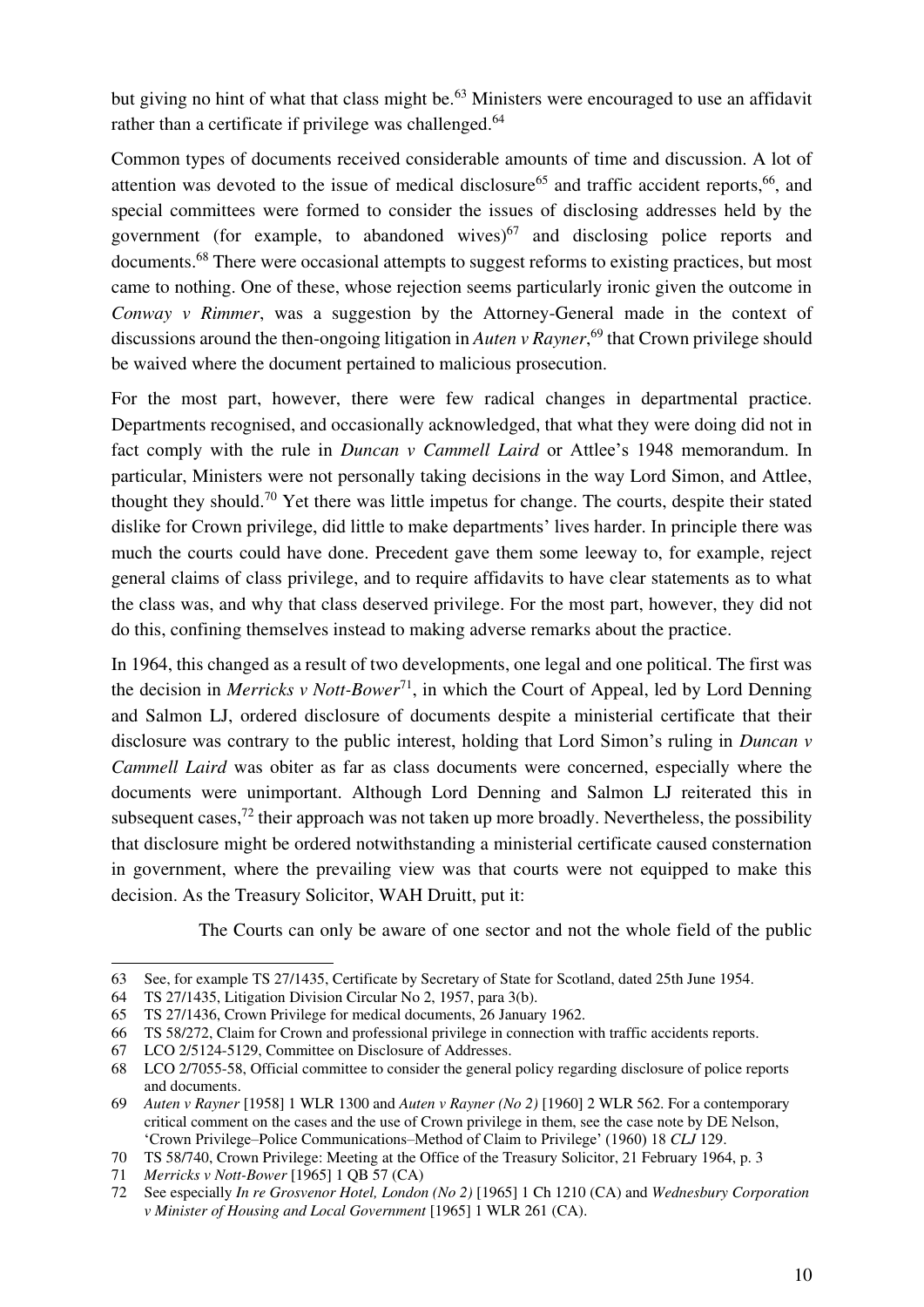interest. The Minister is responsible for this decision of policy and has to justify that policy to Parliament. For this reason it seems to me that it would be wrong for the Court to be given the power to override the Minister's decision if the Judge is of opinion that the public interest which the Minister has considered ought to give way to some other aspect of public interest. A conflict between a minister and the Court on this topic would be most regrettable.<sup>73</sup>

The second development was a speech delivered by the Prime Minister, Harold Wilson, to the Society of Labour Lawyers, one of whose themes was Crown privilege.<sup>74</sup> Wilson took the issue up in government, seeking to require the explicit approval of the Lord Chancellor or the Prime Minister for claims of Crown privilege.<sup>75</sup> Lord Gardiner, who was then the Lord Chancellor persuaded him that the issue was complex and would take time.<sup>76</sup> This was not a delaying tactic: Gardiner was in favour of far-reaching changes, including giving judges rather than ministers the right to have the final say.<sup>77</sup> After discussion, it was agreed that the Lord Chancellor would refer the matter to the Law Reform Committee.<sup>78</sup> The specific issue referred to the Law Reform Committee was the issue of Crown privilege, and in particular whether class privilege claimed in the interest of 'freedom and candour' should continue.<sup>79</sup>

The Law Reform Committee had already been asked to take up the issue of evidence under a working group led by Lord Diplock. A separate sub-committee of the working group on evidence, led by Lord Pearson, was set up to consider Crown privilege.<sup>80</sup> JAG Griffith was invited to join this sub-committee, and accepted. The Law Reform Committee's work remains largely unknown, because its report was never published. However, it proceeded to examine the issue very systematically, closely studying practice in other Commonwealth jurisdictions, including Australia, Canada, New Zealand, and South Africa, and also in Ireland. Submissions were also invited, and received, from a large number of individuals and groups, including the Society of Public Teachers of Law (as the Society of Legal Scholars was then called), several university departments of law, and a few leading scholars, including JDB Mitchell and HWR Wade. Comments were also received from other bodies, including the Institute of Professional Public Servants, and from a small number of members of the public.<sup>81</sup> The Treasury Solicitor's Office made a submission on behalf of the entire administration, which was drafted on the basis of views received from other departments.<sup>82</sup>

The Law Reform Committee initially sought to avoid the need for legislation, seeking, like the Kent Committee had, to recommend changes in departmental practice instead. Lord Pearson met a number of times with departments to find a solution that would enable practice to be changed voluntarily. These efforts did not succeed, however, and by the final draft of its report, the Committee had reluctantly concluded that it would need to recommend legislation. This

<sup>73</sup> TS 58/740, Druitt to Dobson, 26 February 1964.

<sup>74</sup> H Wilson, *Liberty and the Law* (London, Labour Party, 1964) 4.

<sup>75</sup> PREM 13/1597, Prime Minister's Minute to the Lord Chancellor, 2 November 1964.

<sup>76</sup> PREM 13/1597, Note by the Lord Chancellor, 2 November 1964.

<sup>77</sup> TS 58/740, Note of meeting at Lord Chancellor's Department on 9 November 1964, para 4.

<sup>78</sup> PREM 13/1597, Prime Minister's Minute to the Lord Chancellor, 2 November 1964.

<sup>79</sup> PREM 13/1597, Cabinet Memorandum by the Prime Minister, 11 November 1964, para 3.

<sup>80</sup> PREM 13/1597, Note by the Lord Chancellor, 9 November 1964.

<sup>81</sup> LCO 65/292, Law Reform Committee Sub-committee 3, Crown Privilege: Documents circulated.

<sup>82</sup> TS 58/741, Crown Privilege Correspondence.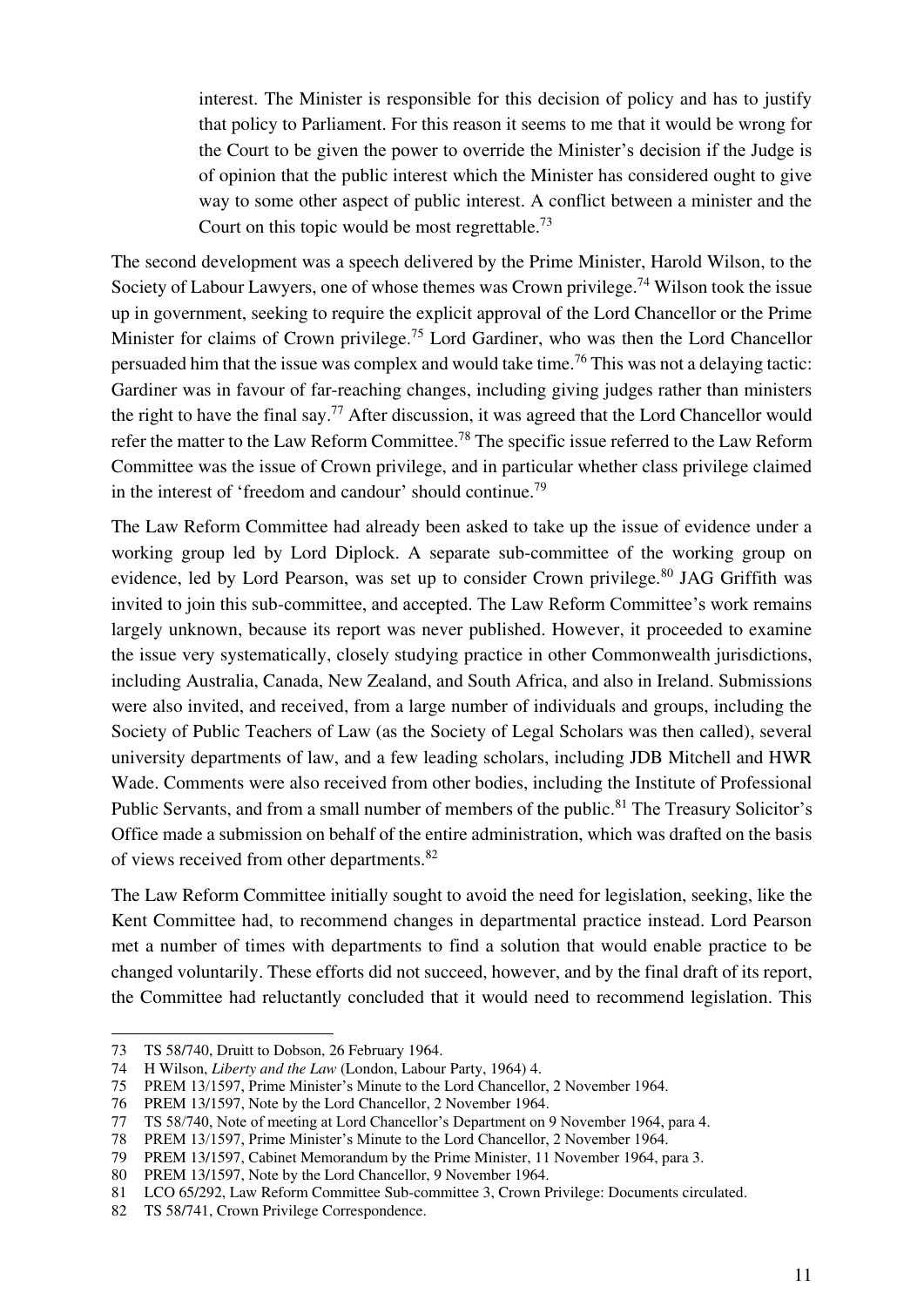was largely down to the 'class' basis of Crown privilege. The committee was faced, early on, with the problem—most cogently summarised by JAG Griffith—that if it accepted the government departments' 'candour and argument freedom' as an acceptable reason for privilege, then it would be unable to make more than 'the mildest of suggestions for reform'.<sup>83</sup> Lord Pearson, similarly, regarded claims 'made only on a class basis and having no other justification' as a 'very dubious category of claims for Crown privilege', which was probably an 'an illegitimate extension' of other, valid, categories of claims.<sup>84</sup> The doctrine, he went on to say 'is almost the opposite of "fiat justitia ruat caelum". It is justice, not the heaven, which falls down.' 85

This did not, however, mean that the Committee simply dismissed the views of the departments. On the contrary, they accepted that the departmental concern to protect 'candour and freedom' reflected a real underlying need which must be given weight (although a better term was desirable). The difficulty, however, was that the current system gave too little room to balance it against the countervailing interest, namely, the damage withholding documents did to litigants. The solution was to empower courts to ensure that the principle was not being wrongly applied.<sup>86</sup> A report recommending legislation was drawn up, which would have resulted in a significant narrowing of class claims by eliminating 'general, vaguely defined' classes and requiring class claims to clearly specified, and also be weighed against the facts of a case.<sup>87</sup> The report also recommended subjecting claims to a greater degree of judicial scrutiny and control, and would have given the court the power to decline to give effect to a claim of Crown privilege if 'it appeared that the interests of justice were paramount.<sup>88</sup> In the meantime, however, *Conway v Rimmer* had begun making its way up the appellate hierarchy. The case was being keenly watched in the departments as well as by the legal community, and the publication of the report was put on hold while the House of Lords considered the appeal.<sup>89</sup> Once the decision in *Conway v Rimmer* was issued, Lord Pearson decided that the report had been rendered redundant, and it was never published.<sup>90</sup>

#### **D.** *Conway* **and its aftermath**

 $\overline{a}$ 

*Conway v Rimmer* related to a class of documents that had long been the subject of a claim of Crown privilege, namely, probationary reports. Michael Conway, a constable, had been dismissed from the Cheshire constabulary following an accusation of theft against him. He had

<sup>83</sup> LCO 65/295, Note from JAG Griffith

<sup>84</sup> LCO 65/295, Memorandum from the Chairman

<sup>85</sup> LCO 65/295, Note from Lord Pearson, undated.

<sup>86</sup> LCO 65/294, Minutes of Fifth Meeting held on Tuesday, 19th April 1966, para 7–14. HWR Wade took a similar stance in his memorandum to the Committee, suggesting that the problem arise from the fact that the executive was in the position of "being final judge in its own cause and of having to decide without hearing both sides of the case". LCO 65/292, Documents circulated CP 6: Memorandum by Professor Wade.

<sup>87</sup> LCO 65/297, Law Reform Committee, Second Revised Draft Report of the Sub-committee on Crown Privilege, para 19.

<sup>88</sup> Ibid, para 18, 20. Cabinet minutes, as well as documents relating to national security or containing diplomatic secrets were to be exempt from judicial scrutiny. Ibid, para 5, 18.

<sup>89</sup> LCO 65/297, Letter from the Chairman to the Assistant Secretary, 13 June 1967; LCO 65/296, Crown Privilege: Record of vote on Lord Pearson's suggestion, June 1967.

<sup>90</sup> TS 58/923, Dobson to Armstrong, 2 July 1969.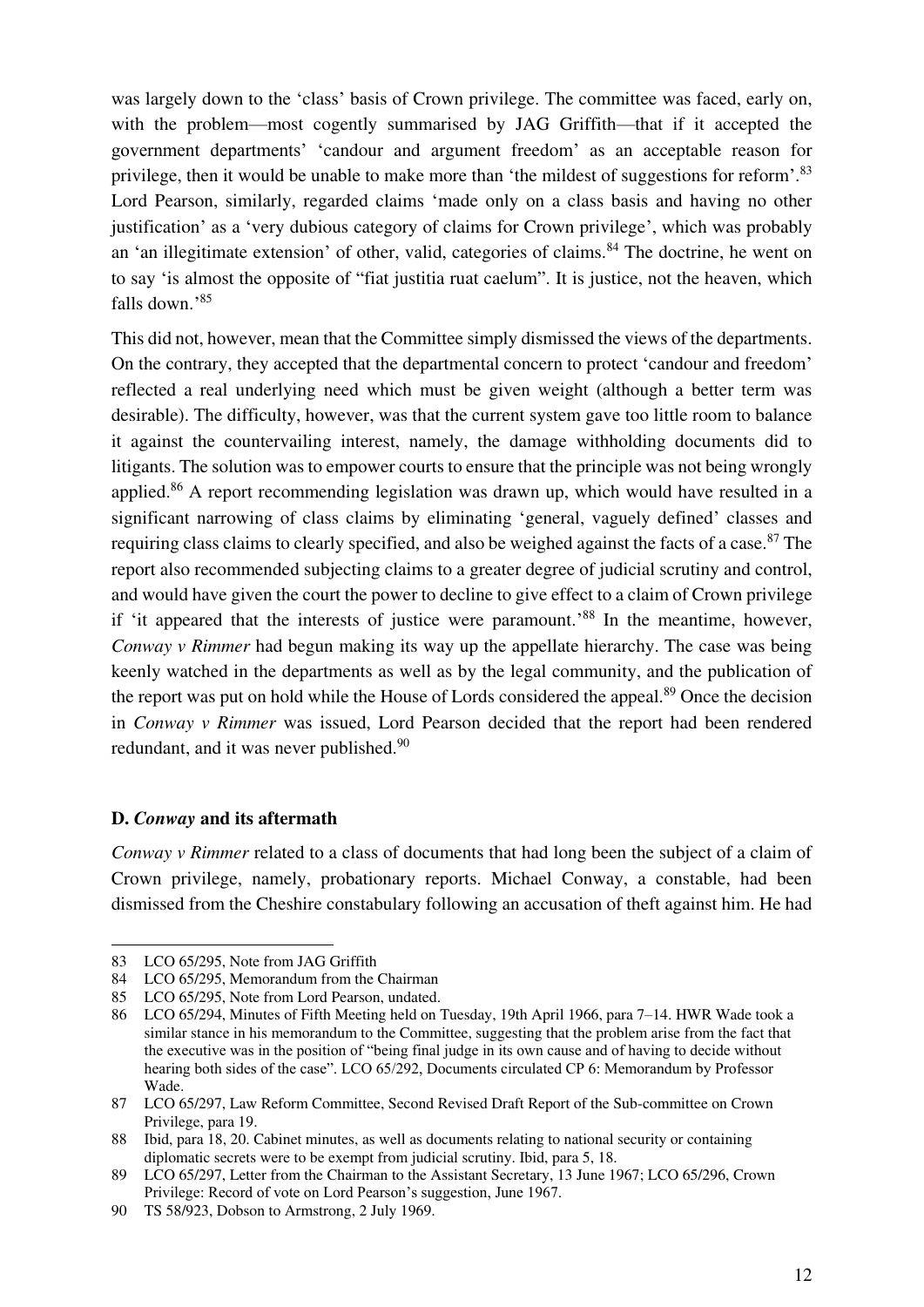been prosecuted for the alleged theft on the recommendation of his superintendent, Thomas Rimmer, but had been acquitted. Despite his acquittal, he was dismissed on the basis of a probationary report. He thereupon sued Rimmer for malicious prosecution, and sought discovery of the confidential probationary reports made about him, as well as of Rimmer's report recommending his prosecution. Class privilege was claimed, and the Home Secretary filed an affidavit the effect that the documents sought fell within classes of documents that could not be disclosed. The District Registrar ordered the documents to be produced notwithstanding the certificate. On appeal, Browne J in the High Court set aside the Registrar's order. Even if the court had a residual power to override a certificate (an issue which Browne J did not finally decide) it would only be appropriate to do so if the claim of privilege was 'ridiculous or wholly unreasonable or wholly unnecessary.' <sup>91</sup> That bar had not been crossed in this case. Conway appealed. The Court of Appeal dismissed the appeal holding, over a strong dissent from Lord Denning, that the decision of Lord Simon in *Duncan v Cammell Laird*<sup>92</sup> was binding, and under it the certificate of a minister was conclusive leaving judges with no power to themselves inspect a document to decide whether it ought to be privileged.<sup>93</sup>

Conway appealed to the House of Lords, which allowed the appeal and ordered production of the documents. Invoking the recently issued Practice Statement,<sup>94</sup> the House of Lords overruled *Duncan v Cammell Laird* and held by a 4:1 majority that it no longer represented the law of England.<sup>95</sup> Lord Reid in his leading speech did not question ministerial certificates granted on the basis of the content of a document. 'However wide the power of the court may be', he held, 'cases would be very rare in which it could be proper to question the view of the responsible Minister that it would be contrary to the public interest to make public the contents of a particular document.<sup>'96</sup> This did not, however, hold for class privilege, where the effect of the doctrine's application in individual cases was frequently 'little short of being ridiculous.' <sup>97</sup> As Lord Reid saw it, the problem lay in the fact that 'in a doubtful case the alleged public interest in concealment should be balanced against the public interest that the administration of justice should not be frustrated.' A minister however, 'has no duty to balance these conflicting public interests'.<sup>98</sup> Treating a minister's decision as conclusive meant 'not only that very serious injustice may be done to the parties, but also that the due administration of justice may be gravely impaired for quite inadequate reasons,' as 25 years of experience since *Duncan v Cammell Laird* had shown.<sup>99</sup> It was, therefore, the courts who should balance the two conflicting public interests at issue.<sup>100</sup>

Lord Reid also rejected the argument in relation to candour. Using Cabinet minutes as his example, he suggested that the true issue was not candour but rather the danger that the

<sup>91</sup> *Conway v Rimmer* (QB, 23 February 1967) 9. The High Court judgment is not reported, but a copy is available in the Law Reform Committee's papers in LCO 65/296.

<sup>92</sup> *Duncan* (n 7).

<sup>93</sup> *Conway v Rimmer*, [1967] 1 WLR 1031 (CA).

<sup>94</sup> Practice Statement (Judicial Precedent) [1966] 1 WLR 1234.

<sup>95</sup> Lord Upjohn, whilst concurring in the result, would have preferred to distinguish *Duncan v Cammell Laird* without overruling it. *Conway* (n 2) 990.

<sup>96</sup> *Conway* (n 2) 943.

<sup>97</sup> Ibid 950.

<sup>98</sup> Ibid.

<sup>99</sup> Ibid 951.

<sup>100</sup> Ibid.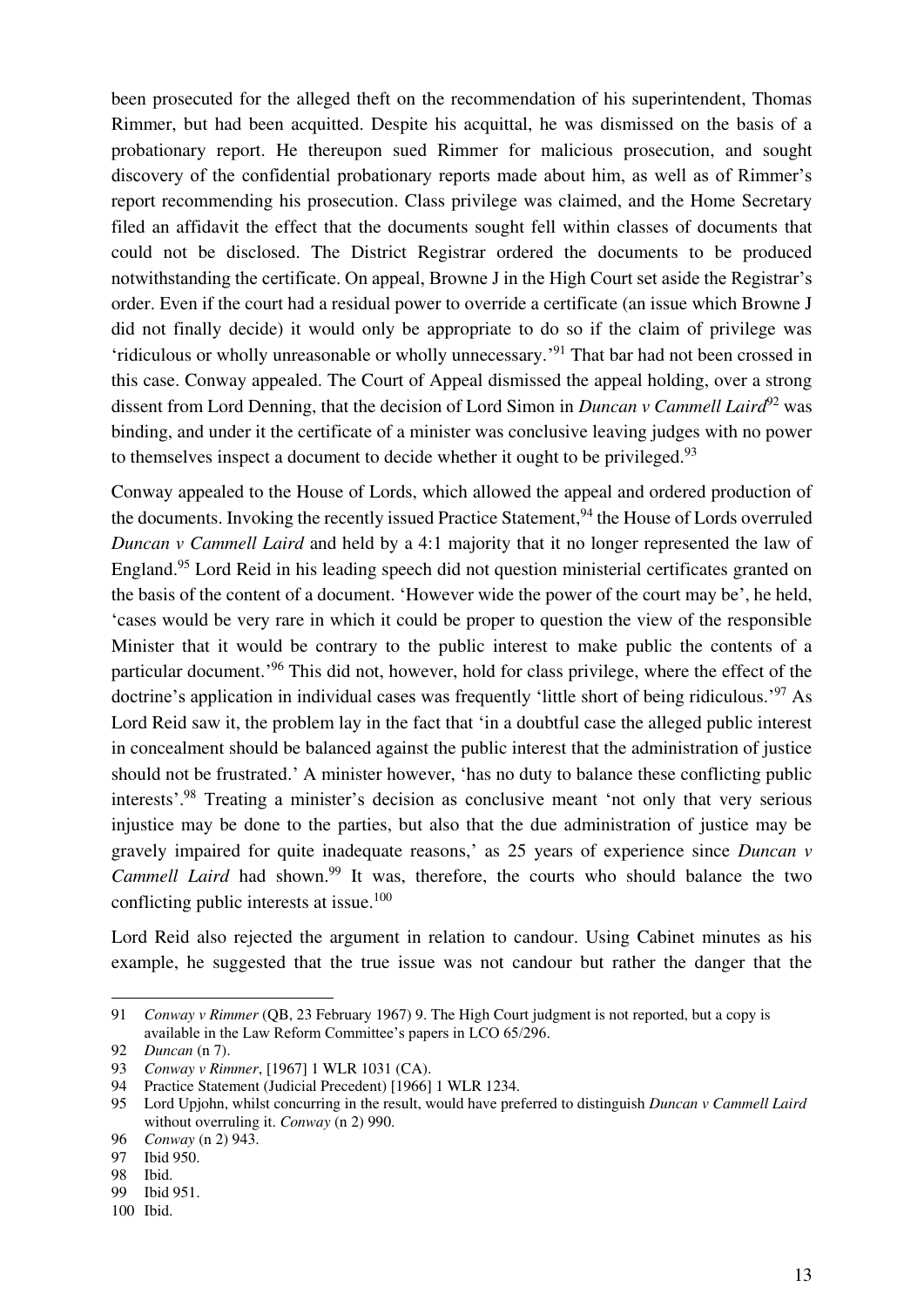'premature disclosure' of documents connected with policy-making, whether in Cabinet or in departments, would 'create or fan ill-informed or captious public or political criticism' by exposing the inner workings of government 'to the gaze of those ready to criticise without adequate knowledge of the background and perhaps with some axe to grind.' This did not, however, apply to routine documents of the sort that were more typically the subject of class claims.<sup>101</sup> Whilst there were good reasons to adopt a cautious approach in relation to police documents, this did not apply to probationary reports. Nor, given Conway's acquittal, did it apply to Rimmer's report recommending his prosecution. The Court was not therefore bound by the minister's certificate, but could form its own opinion.<sup>102</sup> Lord Reid then proceeded to examine the documents, and held that there was nothing in them to suggest that their disclosure would be 'prejudicial to the proper administration of the Cheshire Constabulary or to the general public interest', and ordered their disclosure.<sup>103</sup>

The victory in the House of Lords did not ultimately help Conway, who lost when the case went back to trial.<sup>104</sup> The impact of the House of Lord's ruling on the government was, however, considerable. *Conway v Rimmer* had been deliberately taken further by the government, because it was seen as 'an exceedingly good case to fight' as the documents 'could not possibly be disclosed' in proceedings.<sup>105</sup> The decision was, therefore, wholly unexpected. There was concern about the high degree of uncertainty which departments would face in their work.<sup>106</sup> The Treasury Solicitor's department took on the task of drafting new guidance for departments. The work was led by Charlton, who had also drafted the joint submission to the Law Reform Committee. The main thrust of the work was preserving as much as possible of the existing practice on claiming privilege on the basis of 'class'. There was considerable regret that the requirements of candour and completeness were not given weight by the House of Lords, but the overall tone of discussions was constructive. It was recognised that the decision had made it necessary to change existing practice, but there was also a clear desire to ensure that the changes went no further than absolutely necessary.<sup>107</sup>

For much of 1968 and the first half of 1969, discussions revolved around the class—content distinction, the utility of 'content' as a basis for refusing disclosure, and the ways if any in which class could continue to play an operative role. Although candour had been given short shrift by the House of Lords in *Conway*, the view was strongly expressed that it was candour that remained the key issue in disclosure, rather than the fear of criticism, and that it was a nettle that needed to be grasped.<sup>108</sup> Officials in the Lord Chancellor's Office argued that the old

<sup>101</sup> Ibid 952.

<sup>102</sup> Ibid 954.

<sup>103</sup> *Conway v Rimmer* [1968] 2 WLR 1535 (HL).

<sup>104</sup> The claim was dismissed on the basis that Rimmer had not acted with malice or without probable cause in the legal sense, in part because the DPP had been consulted. Thomas Rimmer was not well liked, and his leading counsel took the view that were he to give evidence, the jury would form an unsympathetic view of him and sympathise with Conway. He therefore sought, successfully, to have the claim dismissed when the plaintiff had concluded his case, recording that it took 'some courage' for the judge to do so. See R Waterhouse, *Child of Another Century: Recollections of a High Court judge* (London, Radcliffe Press, 2013) 143–4.

<sup>105</sup> TS 58/741, Minute of a conference at Mr. Nigel Bridge's chambers on 19 October 1966

<sup>106</sup> CAB 165/925, Guidance to departments on Crown privilege, January 1971.

<sup>107</sup> See eg TS 58/921, Jones to Charlton, 24 April 1968.

<sup>108</sup> TS 58/922, Hall to Charlton, 26 November 1968.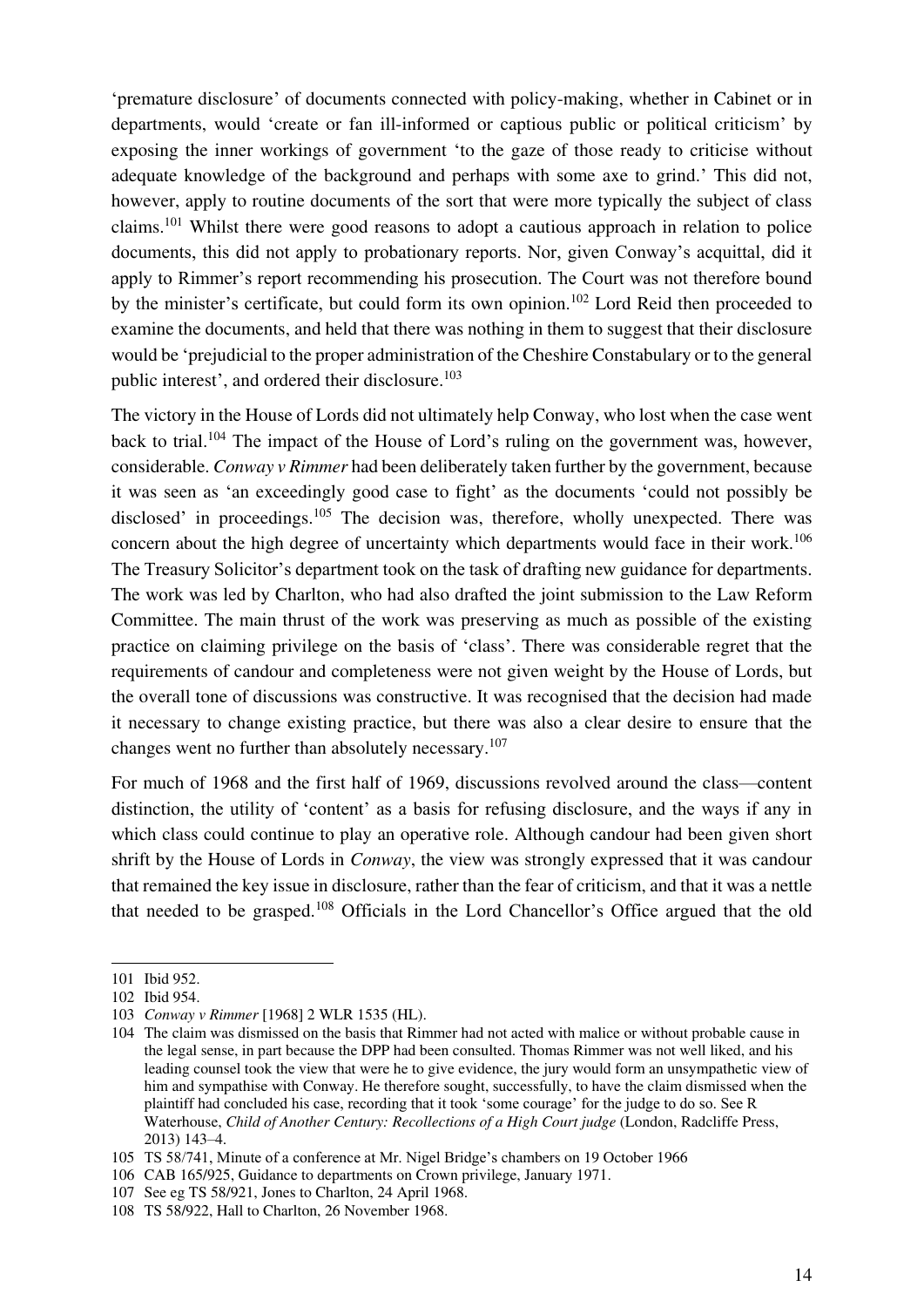approach was not compatible with *Conway*. The default approach after *Conway* had to be to disclose documents unless harm (and not merely embarrassment) would result from disclosure. Whilst this would affect candour, they questioned whether candour was really such a big issue.<sup>109</sup> Lord Pearson, whose views on the draft memorandum of guidance were sought by the Treasury Solicitor's department, similarly recommended a more generous approach to be taken to waiving class privilege.<sup>110</sup> But this view was not widely shared outside the Lord Chancellor's Office. The preference was, instead, for adopting an even more inflexible approach to disclosing documents within an excepted class.<sup>111</sup> The reaction ensured that both class and candour would remain a fundamental part of the departments' approach to Crown privilege until they were swept away in the aftermath of the changes that followed the Scott Report<sup>112</sup> and *Ex parte*  $Wiley$ <sup>113</sup>.

# **III. AN ALTERNATIVE VIEW: PRINCIPLE, PRAGMATISM, AND THE NEED FOR CROWN PRIVILEGE**

The story thus far might seem a familiar tale of obstructive civil servants defending their privileges against the demands of justice. In reality, the picture is more nuanced. Civil servants understood that Crown privilege was a controversial and unpopular doctrine, and they also understood that it had the potential to cause real injustice. Nevertheless, they felt that the doctrine was necessary, and that the potential for injustice was best ameliorated not by diluting the doctrine, but by creating procedures and processes by which pragmatic justice could be done.

In correspondence with the Law Reform Committee, officials insisted that they knew of few or no cases in which Crown privilege caused injustice. This does not appear to be a disingenuous claim. Officials genuinely believed that most issues could be avoided through appropriate practices, and the archival record shows that the administration could go to considerable lengths to ensure a just outcome where a decision was made to withhold documents from production. The actions taken by administrators in connection with the litigation in *Barbers Removal Services Ltd v Minister of Housing and Local Government* is a typical example.

The case arose out of a compulsory acquisition order that had been made over property in Stockport, for the purpose of building a new fire station. The affected persons challenged the order and sought disclosure of the report of the Fire Inspector who had made the final decision on the site. The Fire Inspector's report revealed a serious irregularity in the decision—namely, that the Inspector had a private conversation with the local fire chief after the public inquiry had been conducted. The points emerging from this conversation influenced the final decision, but were not disclosed to the persons whose property was acquired, nor were they given a chance to respond to them. Inspectors' reports were part of a class over which privilege was customarily claimed in the interests of candour. The plaintiff was unaware of the irregularity. The decision in this case was to concede the challenge without disclosing the document, thus

<sup>109</sup> TS 58/922, Note from the Lord Chancellor's Office, 4 February 1969.

<sup>110</sup> TS 58/923, Pearson to Dobson, 2 November 1969, pp. 7–9.

<sup>111</sup> TS 58/922, Note from Hankey, 17 February 1969.

<sup>112</sup> Scott (n 5).

<sup>113</sup> *Wiley* (n 4).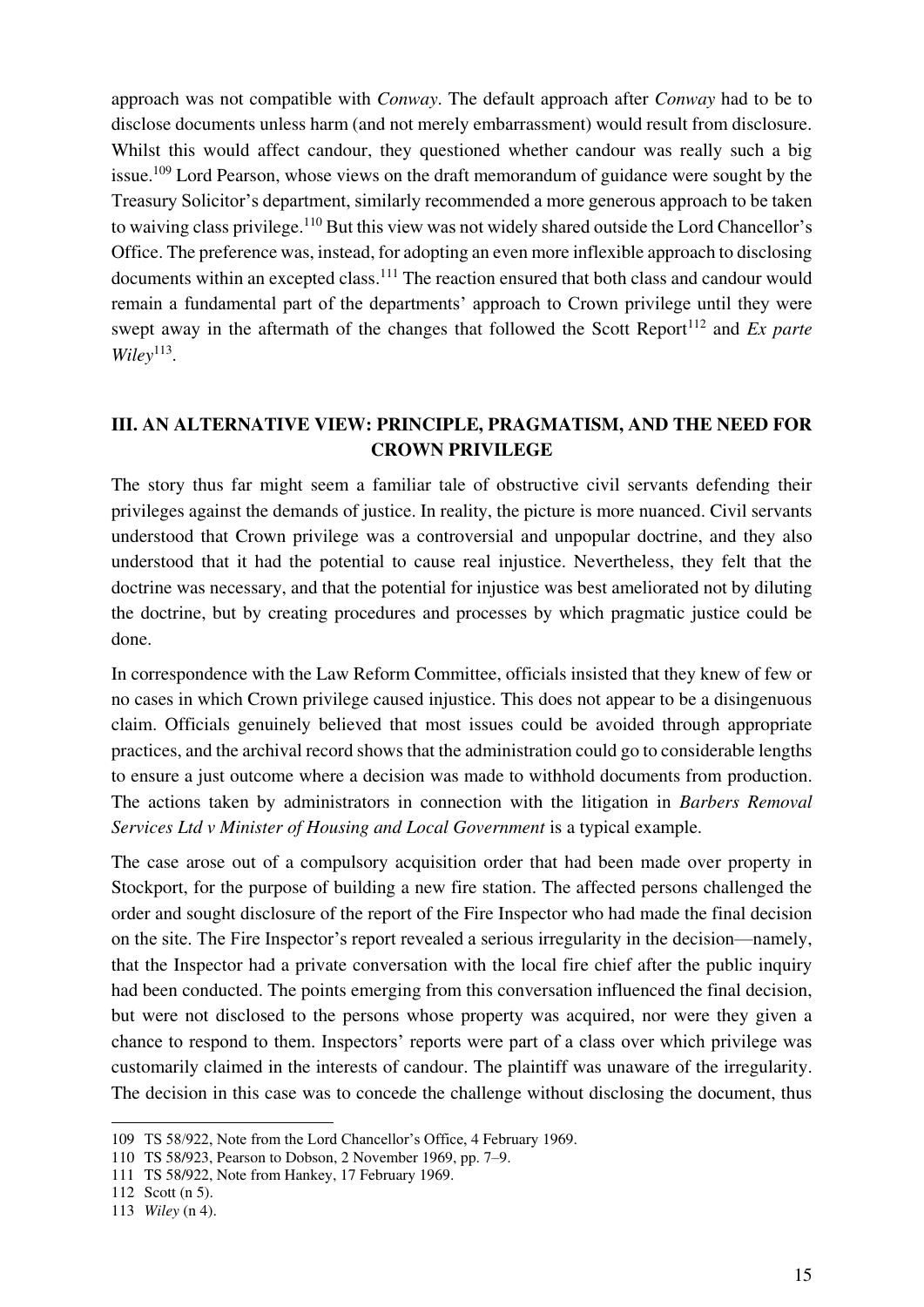ensuring that the substantive dispute received a just resolution, while also protecting candour.<sup>114</sup>

This is not to say that the conduct of the administration was perfect or above reproach. Crown privilege did produce injustices, as we have discussed above. Nevertheless, the manner in which the administration dealt with this case was by no means exceptional, and it demonstrates that departmental pragmatism could mitigate the harm caused by Crown privilege, at least when it operated at its best. In contrast, officials did not see any way of mitigating the harm to public administration which they believed would flow if the 'class' basis for claiming Crown privilege were to be abolished or diluted. Underlying this lay a clear administrative constitutionalism a phenomenon by which administrative actors not only apply constitutional requirements, but seek to play a part in the process by which constitutional doctrines and ideas are adapted to a changing environment.<sup>115</sup> Three themes, in particular, emerge from the archival record as underlying the civil servants' constitutional worldview and their resistance to radical reform: the importance they attached to candour, the difficulty they had in articulating an alternative, and their feeling that the judiciary neither understood nor cared to understand the needs of administration.

# **A. Candour and the 'class' basis of Crown privilege**

The departmental record shows an attachment to candour and completeness that was real, and not merely a convenient fig leaf to conceal a different motive. Civil servants very strongly held the view that candour would become impossible unless the 'class' rule was very strictly observed.<sup>116</sup> Civil servants would not be candid or make complete records if they thought there was any chance that the document might be disclosed, or if there was any possibility that the discovery process might mean that 'the Courts and Counsel could have "a field day amongst the files".<sup>'117</sup> They would, in particular, be reluctant to record any views that might 'embarrass' the whole administration of government.' The necessary implication was that maintaining candour and completeness required that:

> the confidentiality of the document must be established for all time at the moment it comes into existence – it follows inevitably that the writer of a document of that class must know when he puts pen to paper that the document is never going to be disclosed.<sup>118</sup>

This was only possible through a rigid and robustly defended conception of 'class' privilege. A procedure based purely on content would not serve this purpose, because the official at the time of producing the document would not be sure whether or not the advice was being given in confidence.<sup>119</sup>

This view was held not only by administrators, but also by senior politicians. It underpinned

<sup>114</sup> LO 2/760, Note for the Attorney General, 30 November 1961.

<sup>115</sup> See GE Metzger, 'Administrative Constitutionalism' (2013) 91 *Texas Law Review* 1897.

<sup>116</sup> TS 58/233, Departmental Circular on Crown Privilege, 31 March 1955.

<sup>117</sup> TS 58/233, Minutes of the First Meeting of the Committee on Crown Privilege, 24 March 1955.

<sup>118</sup> LCO 2/5122, Rankin to Bancroft, 5 June 1956.

<sup>119</sup> CAB 134/1314, Report of Official Committee on Crown Privilege, para 49.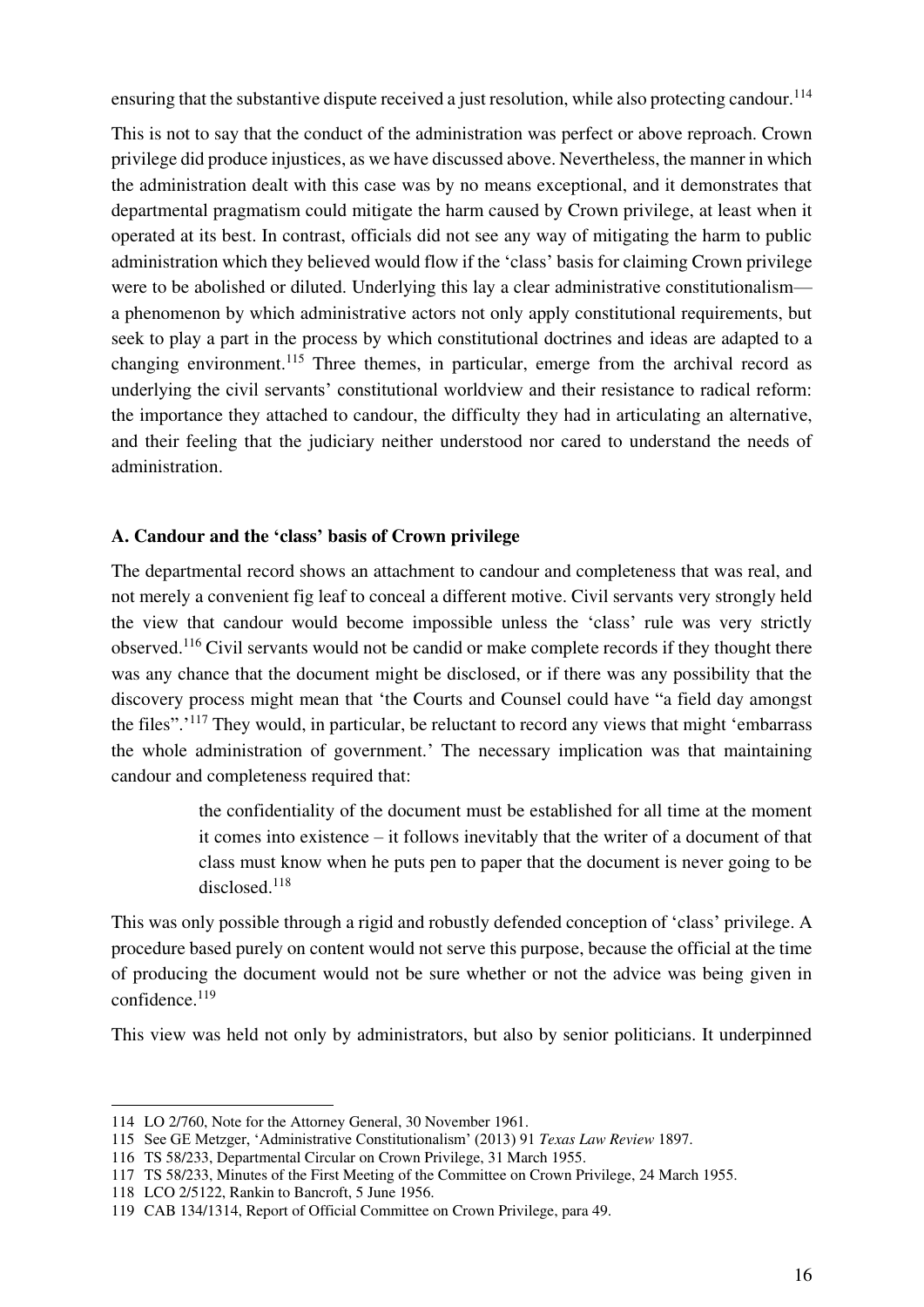both Attlee's 1947 memorandum,<sup>120</sup> and the Cabinet Committee's adoption of the Kent Committee Report in 1956.<sup>121</sup> Administrators also found confirmation of this view in the private sector. As part of the work of the Kent Committee, Kent had met with ICI and Unilever to gauge how they dealt with discovery in civil proceedings, and the impact it had on their functioning. These meetings suggested that the possibility of disclosure had indeed harmed candour in the private sector. Engineers no longer wrote reports expressing views as to the likely causes of accidents, for fear of the embarrassment caused if such reports had to be disclosed. Companies were very careful about what was written down, with confidential information only put on paper where absolutely necessary.<sup>122</sup> The problem was likely to be even more acute for departments, whose their actions were subject to challenge on the basis of vires and subject to a higher standard of conduct than private companies, but who also had a greater need for careful recording of matters than business.<sup>123</sup>

In making this point, administrators were not engaging in a single-minded or unreflective defence of secret government. The practice, for example, was to waive even class privilege for documents required by individuals facing serious criminal charges.<sup>124</sup> The Kent Committee report (which, it should be remembered, was not written for publication, and is therefore likely to represent the true views of its authors) welcomed the fact that ministers were now more inclined 'to give full for their decisions, thus giving better opportunities for effective challenge in the courts as well as in Parliament.' This, they said, created a better balance between 'the needs of good administration and the rights of persons affected by Government decisions.<sup>'125</sup> But this did not apply to civil servants. Government decisions and actions should be examined in the light of the positions taken by ministers, rather than in the light of opinions expressed by civil servants.

Scholars of public administration have described the relationship between civil servants and their ministers as founded on a 'public service bargain'.<sup>126</sup> Under this bargain, in return for agreeing to 'anonymity, some sacrifice of political rights and proficient performance', British civil servants were assured 'prominent careers, honours and a six hour working day when the middle classes wanted just that, and neutrality was possible, credible and inexpensive'.<sup>127</sup> Anonymity was a key component of this bargain. At one level, anonymity represented a deferral of credit. A civil servant would no longer receive immediate credit for their contribution to policy-making or administration. Rather, the reward, if it came, would take the form of honours for their contribution over the course of their career. Equally significantly, however, anonymity also represented a shield. The ability to express views freely and frankly without fear of publicity, and to have these views weighed in any decision or giving of advice was one of the privileges of a civil service career, and part of what they had to offer in terms of proficient

<sup>120</sup> CAB/129/22, Crown Proceedings Act 1947: Memorandum by the Prime Minister

<sup>121</sup> CAB 134/1314, Cabinet Committee on Crown Privilege: Minutes of a Meeting held on 16 May 1956, pp 1- 2.

<sup>122</sup> TS 58/233, Minute of meeting with the Secretary of Unilever Ltd, 28 October 1955.

<sup>123</sup> CAB 134/1314, Report of Official Committee on Crown Privilege, para 50.

<sup>124</sup> TS 27/1530, Newman to O'Brien, 6 August 1953.

<sup>125</sup> CAB 134/1314, Report of Official Committee on Crown Privilege, para 47.

<sup>126</sup> C Hood and M Lodge, *The Politics of Public Service Bargains: Reward, Competency, Loyalty - and Blame* (Oxford, OUP, 2006).

<sup>127</sup> B Schaeffer, *The Administrative Factor* (London, Cass, 1973) 252.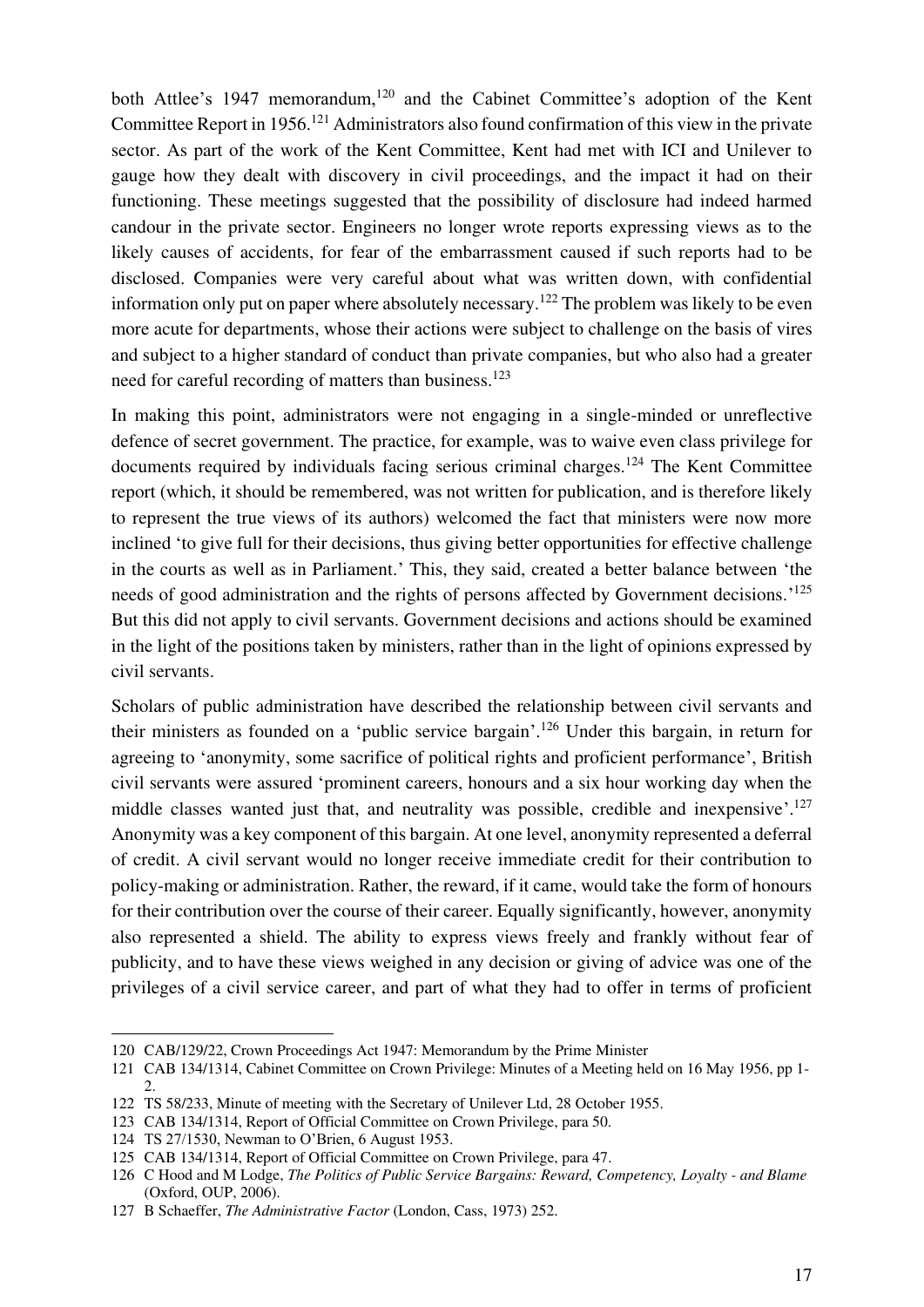advice. This was not simply a matter of bureaucrats defending their interests. Rather, this 'highly complicated bargain' was the foundation of the working relationship between ministers and civil servants. Aware of the temptation on the part of Ministers to 'shuffle out' of their part of the bargain, it is perhaps not surprising that officials were highly sceptical of any attempts to interfere with the existing 'bright line' on class privilege. In the context of 1956, when memory of the Crichel Down affair was still fresh (and in which, as we now know, civil servants were unfairly blamed), their concerns about the consequences of the dilution of anonymity cannot be said to be unreasonable.<sup>128</sup>

#### **B. A lack of alternatives**

A second theme that emerges from the archival record is the civil service's lack of institutional capacity to frame alternative ways of protecting candour and completeness. The civil service was not attached to Crown privilege. As we have discussed above, they acknowledged its limitations, and the record displays a strong willingness to consider alternative policies. The difficulty they faced, however, was actually formulating an alternative that they could be confident would work without having unintended side effects.

Throughout the period between the entry into force of the Crown Proceedings Act 1947 and the decision in *Conway v Rimmer*, discussions were taking place within departments about the problems created by class claims. Many suggestions were innovative and interesting. In 1965, for example, Kean, who worked within the section of the Treasury Solicitor's department that assisted the Ministry of Power, came up with a possible alternative to class privilege. With the Law Reform Committee's review in progress, he suggested that departments abandon class claims and, instead, create a new privilege expressly designed to provide candour. Instead of a certificate that a document fell within a class that was not disclosed in the public interest, he suggested that the Minister issue a certificate that the document originated in a discussion, the candour of which would have been impaired had it been known that it would be disclosed.<sup>129</sup> This proposal, which came to be known as the 'Kean Formula', attracted considerable interest and discussion and it was generally thought to be more defensible than class claims. Ultimately, however, the civil service was not able to articulate it in a way that they could be confident would be applied as intended by the judiciary.<sup>130</sup> Other attempts to articulate alternate bases for refusals to disclose documents—ranging from analogies with trustees or juries<sup>131</sup> to summarising the factual component of documents without actually disclosing any documents,<sup>132</sup> or simply covering up expressions of opinion in documents while letting statements of fact be disclosed<sup>133</sup>—faced similar problems.

This points to a deeper issue, namely, the lack of institutional capacity to resolve a problem which the civil service recognised was all too real, and to which they were attempting to find workable solutions which would not create further problems. There was a genuine desire to

<sup>128</sup> I Nicholson, *The Mystery of Crichel Down* (Oxford, OUP, 1986).

<sup>129</sup> TS 49/284, Keane to Charlton, 19 March 1965, para 7.

<sup>130</sup> TS 49/284, Minute by Norris on Crown Privilege, 23 August 1965.

<sup>131</sup> TS 58/740, Johnstone to Charlton, 23 March 1965, pp 4–5.

<sup>132</sup> TS 58/741, Druitt to Bourne, 13 December 1965.

<sup>133</sup> LCO 2/5117, Discovery of Documents by the Crown: Note of a meeting held on Tursday, 2nd July 1953.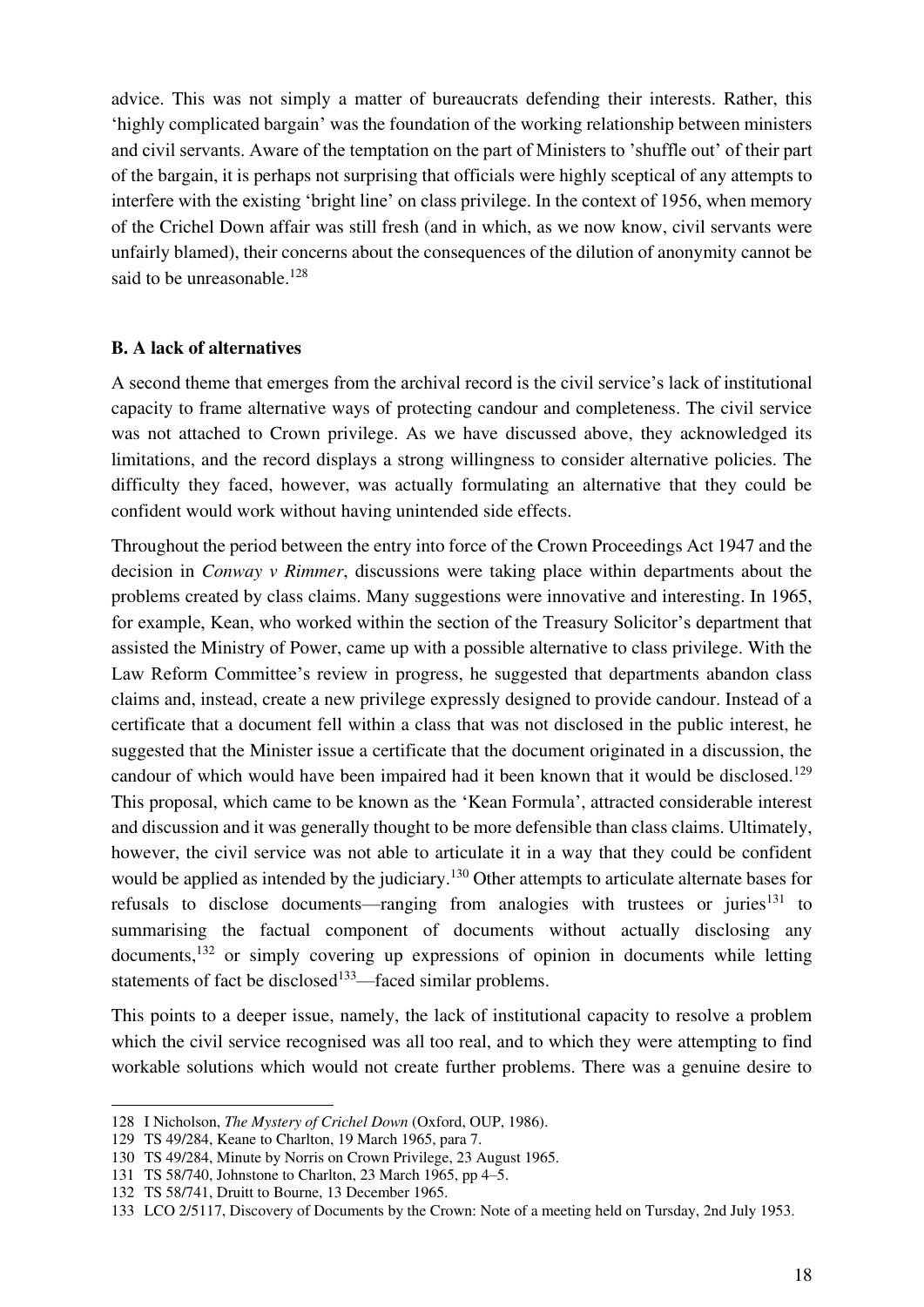administer well, and in the public interest; but in sharp contrast to the way in which things were seen by lawyers and judges, the issue of disclosure was seen as being relatively peripheral to this goal. As the departments saw it the question was simply one of whether existing practice should be liberalised even further, and not (as the legal profession saw it) a fundamental question of the rule of law. Against this background, it is perhaps somewhat more understandable that civil servants defaulted to supporting the status quo—a natural human response to a difficult dilemma.

#### **C. Judges and the public interest**

A third theme ins departmental discomfort with diluting Crown immunity was the view that judges were not well placed to make a decision in relation to balancing the interests of good administration (which weighed against disclosure) against the interests of the proper administration of justice (which weighed for disclosure). Ministers, in contrast, were in a much better position to do so:

> A judge can never be in as good a position as a Minister of the Crown, responsible to Parliament, to make a true assessment of the needs of the proper functioning of the public service. To say this is certainly not to cast a slur on the Judiciary. For the Judges themselves recognise, and have always recognised, that there are some issues which they are not competent to decide, e.g. in the realm of foreign affairs, and which in the nature of things are rightly left to the Executive.<sup>134</sup>

As this quote suggests, two justifications were advanced in support of this view. The first was the principle of Parliamentary responsibility. A minister who happened to get the balance wrong was accountable to Parliament. A judge who misjudged the balance was accountable to noone.<sup>135</sup> The second was that ministers alone had the ability to judge what the interests of good public administration required. Judges did not. Ministers could explain the relevant interest in their affidavit, but it would ultimately lie outside the judge's experience. Ministers, in contrast, had the ability to consult the Law Officers for advice on where the interests of the administration of justice lay, and draw on that advice in striking a balance between the two competing interests.

As with the issue of candour, administrators's views on this were supported by ministers, including at the highest level. Attlee's 1947 Memorandum, for example, pointed out that deciding where the public interest lies frequently involved matters that were not considerations of law. This made it necessary to leave it to ministers, rather than judges, to deal with the matter, as they alone had the necessary information at their disposal.<sup>136</sup> Officials also felt that judges and lawyers were a little too ready to condemn the administration without seeking to properly understand its functioning. This view was not entirely without basis. The statements of Finemore J in *Road Haulage Executive v Ministry of Supply*, discussed in Section 1 above, provide an excellent example. The document at issue in that case was a report of an accident. Departmental records, however, reveal that the reason the document was not produced was that it did not exist. An inquiry into the accident was conducted, but no written report was produced;

<sup>134</sup> LCO 2/5122, Rankin to Bancroft, 5 June 1956.

<sup>135</sup> TS 58/740, Druitt to Dobson, 26 February 1964.

<sup>136</sup> CAB/129/22, Crown Proceedings Act 1947: Memorandum by the Prime Minister, para 5.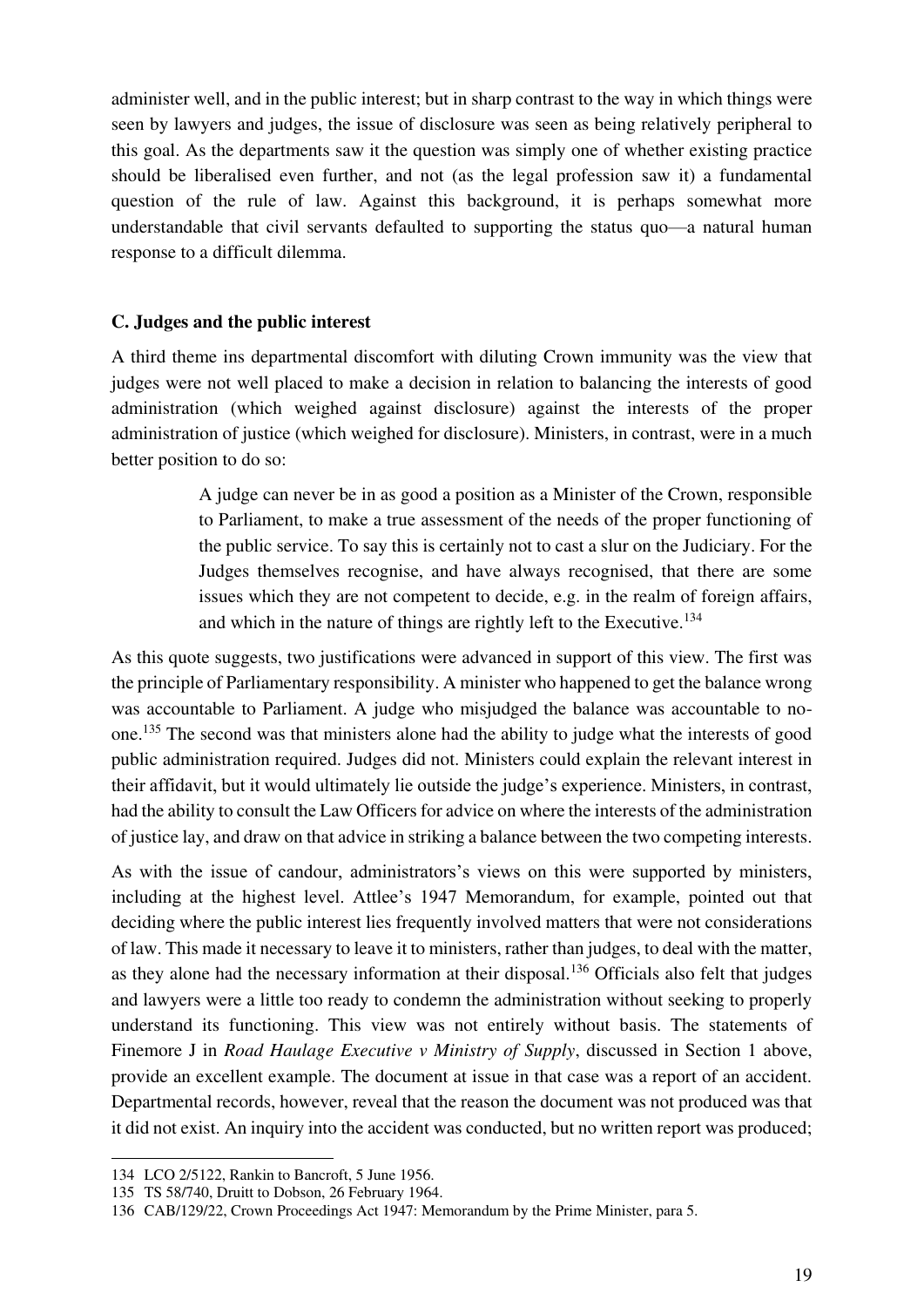and the documents for which Crown privilege was claimed were not a report, but departmental minutes and internal correspondence.<sup>137</sup> Incidents of this type were seen by the departments as being a frequent reminder of the distance between the worlds of the judiciary and the administration.

# **IV. BROADER THEMES: COURTS, ADMINISTRATORS, AND THE LIMITS OF LEGITIMACY**

This paper has sought to shed light on why *Conway v Rimmer* ever came to be decided. At one level, the fact that it did is surprising in the light of the historical record. The civil service did not ignore the importance of balancing the interests of effective public administration against the interests of the administration of justice. On the contrary, they embraced it. Equally, they were not blind to the potential for injustice implicit in the doctrine of Crown privilege. On the contrary, they sought to take steps to ameliorate it. On the other side, lawyers too were not blind to the civil service's needs. Leading legal figures such as Lord Pearson expressly sought to engage with the civil service and reach a mutually acceptable compromise that could be voluntarily implemented. Why, then, did these efforts fail? In this section, we tentatively advance a diagnosis centred around two related factors, one to do with institutional insulation between the judiciary and the administration, and the other to do with the legitimacy of each institution as perceived by the other. These factors, we suggest, are not merely of historical interest: there is reason to think that they continue to affect judicial review today.

Let us begin with the first of these—the issue of institutional insulation. The failure we have just discussed is at its heart an institutional failure. There was no institution which could work out a solution that took on board both the views of civil servants on the needs of good administration, and the views of the legal profession and judiciary on the requirements of the rule of law, whilst also having an eye on the actual types of, and extent of, hardship caused by departmental practice on Crown privilege. The existence of this institutional gap is not new. Scholars in the 1960s, most notably JDB Mitchell, argued strongly that it required the creation of a new type of institution, along the lines of the French *Conseil d'État*, which would have the ability to consider questions such as these in a trans-departmental context, examining whether a practice is justified and how it might be modified in a way that does not unduly harm the interests of good administration.<sup>138</sup> The nature and extent of its consequences, however, have only started to become clear with more recent empirical work into the impact of judicial review on public bodies. Two points emerge from this empirical work. The first is that judicial review does lead public bodies to alter the way in which they work, and that these changes can have beneficial effects on the quality of public administration.<sup>139</sup> The second is that public bodies often struggle to make sense of the outcomes of judicial review, which can very often leave them bewildered in relation to what they are expected to  $do.<sup>140</sup>$ 

In this chapter, we have suggested that the problem is in part one of the failure of the judiciary

<sup>137</sup> LCO 2/5122, Kent to Manningham-Buller, 26 June 1956.

<sup>138</sup> See TT Arvind and L Stirton, 'The curious origins of judicial review' (2017) 133 *LQR* 91.

<sup>139</sup> See eg L Platt, M Sunkin, and K Calvo, 'The influence of judicial review on bureaucratic decision-making' (2010) 20 *Journal of Public Administration Research and Theory* 243.

<sup>140</sup> See eg S Halliday, 'The influence of judicial review on bureaucratic decision-making' [2000] *PL* 110.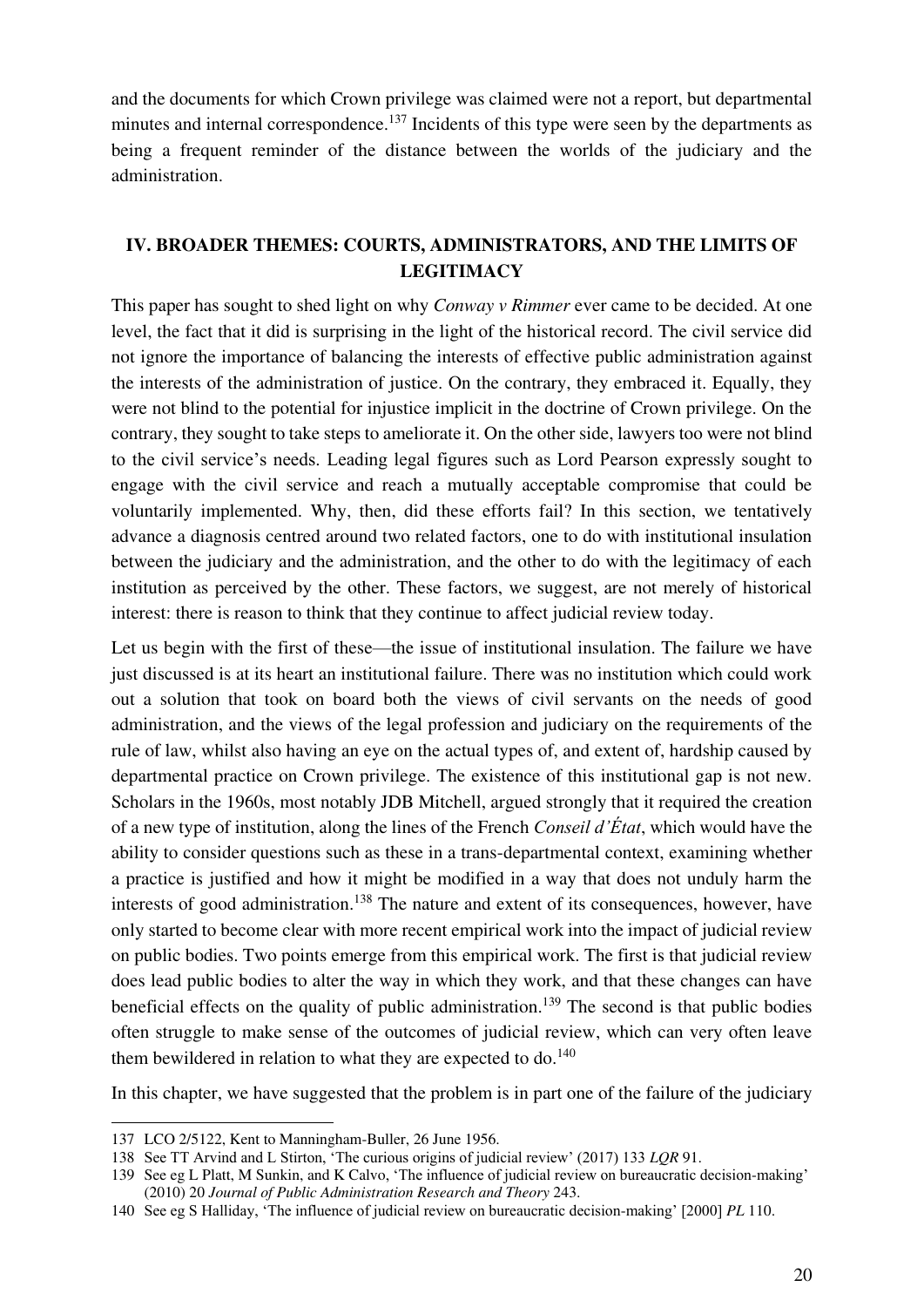to guide the development of—or even note or engage with—the administrative constitutionalism that underpins the administration's own view of its role, mission, and priorities. Viewing the problem in terms of institutional theory, and in particular through the lens of institutional insulation, can help us make better sense of why this failure is problematic. Patrick Atiyah demonstrated that law not only performs a dispute settlement function, but also what he termed a 'hortatory' function, of setting standards which people subject to it are expected to follow, and articulating those standards so as to make them capable of being followed by those they are intended to govern.<sup>141</sup> In institutional theory, the hortatory function is an instance of what is termed 'isomorphism': a constraining process which induces one unit in a population to evolve so it resembles other units.<sup>142</sup> Isomorphism can take a number of forms: 'mimetic' where the structures or norms are imitated because they are seen as being superior or more beneficial, 'normative' where they spread through professional norms, and 'coercive' where they spread through the power of one organisation over another.

The empirical work on judicial review and the administration strongly suggests that the judiciary exerts an isomorphic effect on the administration, but that it is typically coercive rather than mimetic or normative. Much of this is down to the institutional insulation which the history of Crown privilege illustrates. Institutional insulation is, in essence, the inability of one institution to see things from another institution's perspective. The failure of the judiciary to engage with administrative constitutionalism, or even recognise its existence, highlights the extent of institutional insulation between the civil service and the judiciary. Its effects are illustrated by issue of candour. As we have seen, the potential impact of disclosure on candour and completeness was a constant source of concern to departments, and it represented a real issue as those who engaged closely with the administration eventually recognised. Yet, at the same time, the history of Crown privilege also shows that this concern was almost never taken seriously by the judiciary at any time after *Duncan v Cammell Laird*. A constant theme in legal and judicial responses from *Conway v Rimmer* to *Ex parte Wiley* is the view that the issue of candour is at best minor. The assumption that candour does not matter is, however, precisely that: an assumption which has never been tested or verified. Its validity is called into question by the literature on public interest bargains, and reinforced by the fact that candour has been constantly cited not just by administrators in Whitehall, but also by local authorities claiming public interest immunity.

Consider, for example, the 2013 divisional court decision in *Worcestershire Safeguarding Children Board v HM Coroner for the County of Worcestershire*.<sup>143</sup> This case arose out of an inquest into a teen in foster care, who killed herself after being temporarily removed from her foster carers. The coroner requested disclosure of the Serious Case Review and Individual Management Review reports. The Board sought, unsuccessfully, to invoke public interest immunity. In evidence submitted on behalf of the Board, its former independent chair used language that closely parallels the points made in the Kent Committee report in defence of class

<sup>141</sup> Atiyah (n 8).

<sup>142</sup> P DiMaggio and W Powell, 'The Iron Cage Revisited: Institutional Isomorphism and Collective Rationality in Organizational Fields' (1983) 48 *American Sociological Review* 147.

<sup>143</sup> *Worcestershire Safeguarding Children Board v HM Coroner for the County of Worcestershire* [2013] EWHC 1711 (QB).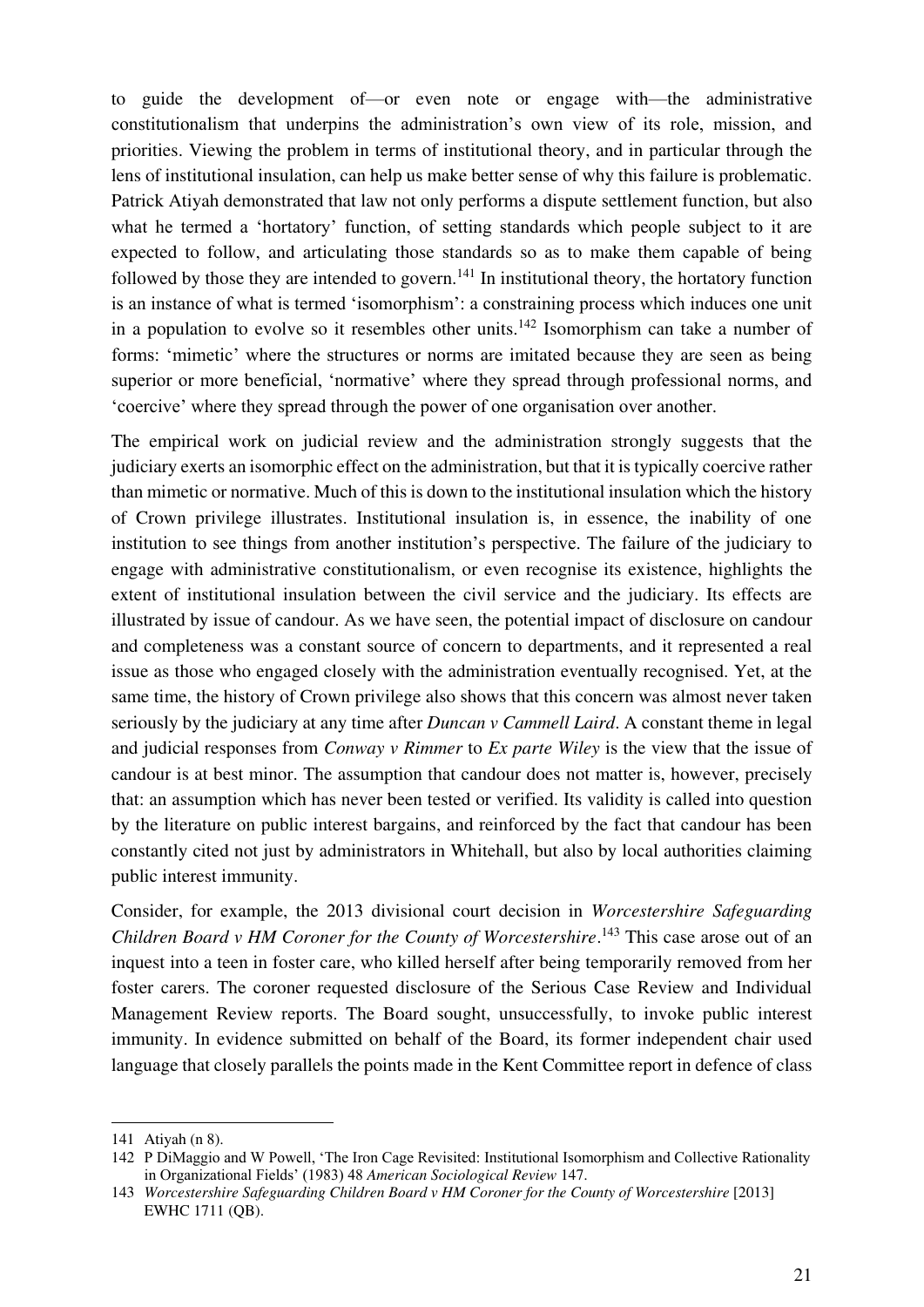#### immunity:

My concern over disclosure of the SCR overview report and the IMRs, which is a very substantial concern, related to the principle that this is intended to be a confidential process, culminating in a publicly published report. It is intended to allow all those involved to speak candidly about what happened so that lessons can be learned. That is, and has always been, a crucial aspect to the process as a whole. If that principle is not maintained the practical value of the process will be greatly reduced, if indeed any remains.<sup>144</sup>

The fact that candour continues to be invoked in the same language and for the same reasons by such different authorities should give some pause for thought in relation to whether it is really as irrelevant as the legal responses have assumed. The issue is not, however, merely one of candour, which is simply an illustration of a deeper issue with modern administrative law. It is an article of faith that the task of administrative law is to give effect to principles of good administration. Yet it is a peculiarity of our modern law of good administration that it has been formulated with no reference at all to the administration's own views as to what constitutes good administration, or what administrative bodies need to administer well. In this, it stands in sharp contrast with virtually every other body of law that discharges a hortatory function in relation to professional bodies. The law of professional negligence, which remains dominated by the profession-focused *Bolam* test, is a clear case in point.<sup>145</sup>

This leads us to the second broader point that emerges from the history discussed in this paper, namely, the issue of legitimacy. In contemporary debates around legitimacy in public law, legitimacy is typically treated as being a feature that flows from the *structure* of institutions. The history of Crown privilege, and the mutual distrust between the administration and the judiciary that underlay it, in contrast points to a very different dimension of legitimacy—not as an objective fact but as a subjective perception, tied to the way in which a particular institution is perceived as functioning and the types of interests it is perceived as having a predilection to prioritise. To administrators, the judiciary lacked legitimacy when it came to balancing the public interest in good administration against litigants' interest in the administration of justice. Ministers necessarily had a broader horizon in view than the courts, and were in a better position to take all relevant considerations into account than courts were:

> the public interest represented by the administration of justice is usually uncomplicated and is one upon which the Minister can obtain advice from his legal advisers whereas the Court is not in a position to take into account the consideration which the Minister must take account of when determining how the possibility of the disclosure of any particular documents in civil proceedings might operate to affect or to have affected the candour and completeness which are required in connection with such documents to the prejudice of the public interest.<sup>146</sup>

At the same time and coming from the opposite position, the judiciary and the legal community challenged the legitimacy of the executive when it came to balancing the public interest in good

<sup>144</sup> Ibid [76].

<sup>145</sup> *Bolam v Friern Hospital Management Committee* [1957] 1 WLR 582

<sup>146</sup> TS 58/741, Draft Memorandum from the Treasury Solicitor, July 1965.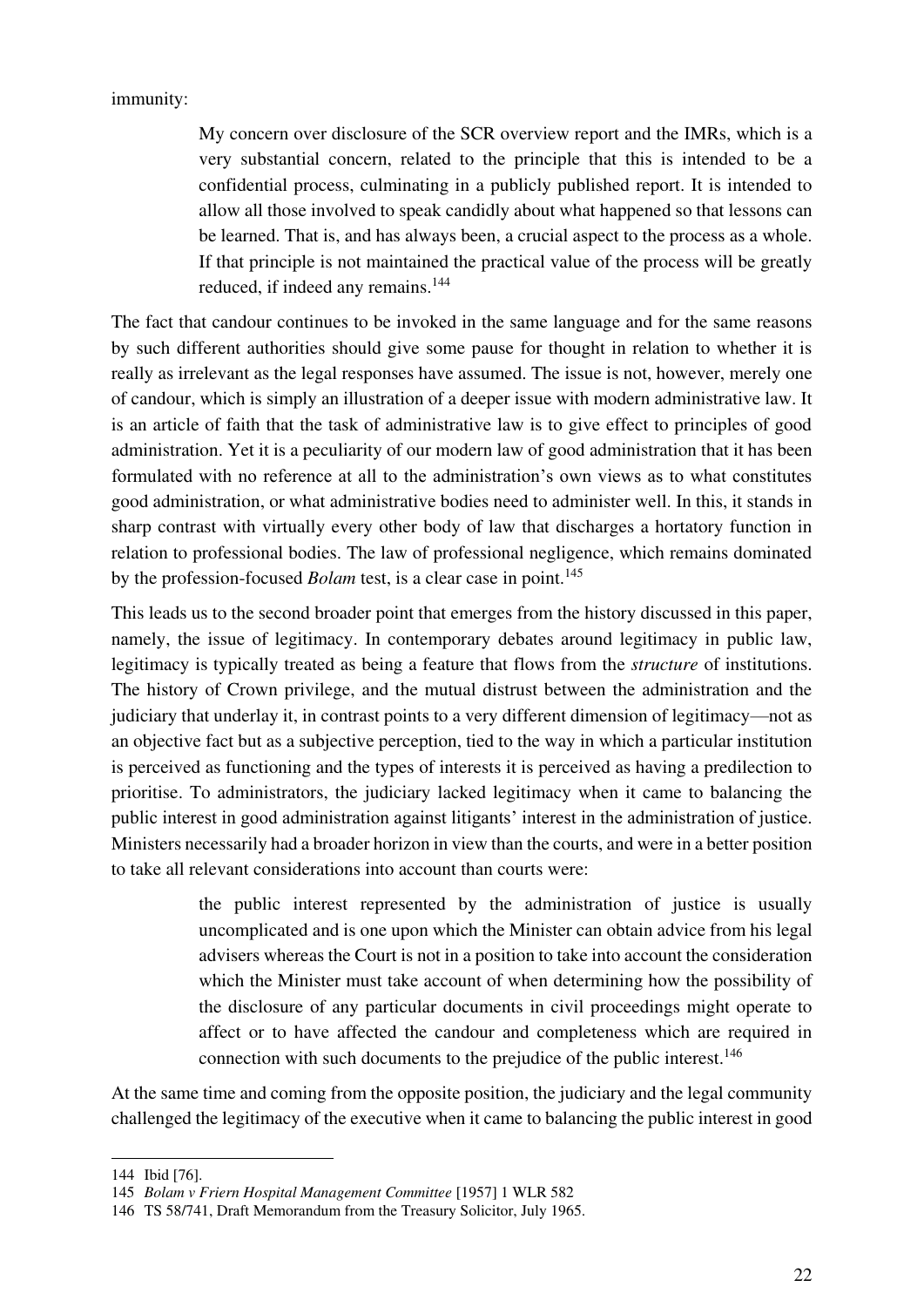administration against the public interest in the administration of justice. Critically, the legitimacy that was challenged was not only that of civil servants, but also that of ministers. In *Conway*, as we have seen above, Lord Reid dismissed the suggestion that a minister could be trusted to balance the competing interests at stake. A minister, he held, had no duty to balance the two interests, and the minister's view on whether a document should be disclosed could not therefore be taken to be final.<sup>147</sup> Nor was this confined to *Conway*. In *Padfield*,<sup>148</sup> the House of Lords similarly held that courts were free to disregard a minister's view as to the policy of an Act: construction of an Act's policy or purpose was always a matter for the Court. Building on this, a central feature of the development of public interest immunity in judicial review since the Quartet has been the slow loss of ministerial legitimacy in the eyes of the law. In sharp contrast with departmental discussions from Attlee's 1947 memorandum to the Law Reform Committee's review just before *Conway*, the modern approach to public interest immunity assumes that ministers have *no* role to play in balancing the interests of good administration against the interest in the administration of justice. In *Rogers*<sup>149</sup> and *Ex parte Wiley*<sup>150</sup> this is expressly so. The speech in *Rogers* of Lord Pearson, who as we have seen chaired the Law Reform Committee, is striking in the narrowness of the role it assigns to the minister:

> The appropriate Minister has the function of deciding, with the assistance of the Attorney-General, whether or not the public interest on the administrative or executive side requires that he should object to the disclosure of the document or information.<sup>151</sup>

A more recent, and even clearer, sign of this loss of ministerial legitimacy in the eyes of the judiciary is the decision of Ousley J in *AHK v Secretary of State for the Home Department*. 152 In considering the role of the Secretary of State in making public interest immunity claims in proceedings under the British Nationality Act 1981, Ousley J said:

> This means that Parliament is taken, perhaps surprisingly, to have imposed a duty on the SSHD herself to strike a balance which could mean that her statutory duty on occasions was to risk national security in the interests of justice for the applicant. If Parliament did so intend, it would also have intended the duty to operate in that way only in the most compelling circumstances.<sup>153</sup>

The import of this is clear. The minister's job is to protect national security. It is the court's job to protect the interests of justice for the applicant. The two are distinct and should not be merged, and to the extent a statute seems to give the minister a role in the latter, that is a surprising exception which should be read narrowly.

It is, at one level, tempting to attribute this loss of legitimacy to the succession of ministerial scandals and misdeeds in the 1960s and thereafter, but the trend would be troubling even if that were true. If the civil service continued to believe that ministers played an important role in

<sup>147</sup> *Conway* (n 2) 950.

<sup>148</sup> *Padfield v Minister of Agriculture, Fisheries and Food* [1968] AC 997 (HL).

<sup>149</sup> *Rogers* (n 54).

<sup>150</sup> *Wiley* (n 4).

<sup>151</sup> *Rogers* (n 54) 406.

<sup>152</sup> *AHK v Secretary of State for the Home Department* [2012] EWHC 1117 (Admin).

<sup>153</sup> Ibid [27].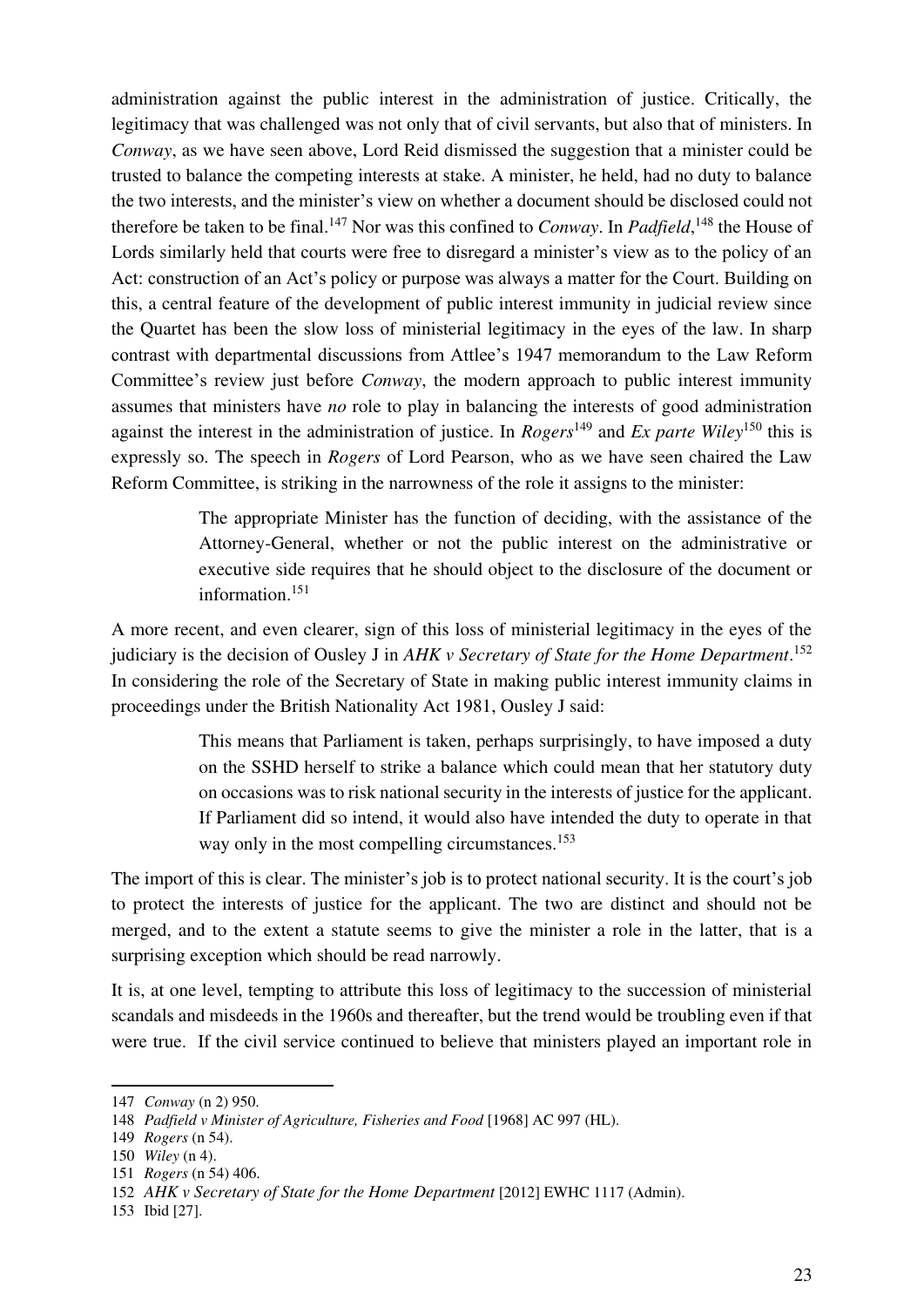balancing public and private interests, then that perception forms part of the administration's understanding of the constitution and, by necessary implication, of their administrative constitutionalism. Seen in this light, the pessimism that underlies the judiciary's position reflects not just a failure to engage with administrative constitutionalism, but a deeper rejection of the need to engage with it, and even of the idea that it could have a productive role to play in identifying how the institutions of the state as a whole might approach the task of balancing the different interests at stake. Nor, in the light of the history discussed here, can this rejection be attributed simply to the way in which the UK's structures relations between civil servants and ministers. Although civil servants have little scope to publicly set out positions of their own, as the history of crown privilege shows they do have a range of other avenues to engage with actors in other branches of the state, including the legal and judicial branch. The insulation that characterises the modern position is very far removed from the many attempts to create an environment for constructive engagement between the judiciary and the administrative services in the years leading to *Conway* and even in the years after. However, it is a natural consequence of the approach that was set in motion in *Conway*.

#### **V. CONCLUSION**

This chapter has sought to argue that *Conway v Rimmer* remains an important case. Even if the doctrinal points to which it spoke have faded into relative obscurity, it is perhaps the most relevant case in the Quartet in terms of the light it sheds, when seen in historical perspective, on why judicial review remains so controversial in some quarters and why the judicial role in policing the conduct of administration remains so unpopular with the administration and with the executive. Isomorphism is most effective when it is mimetic or normative. Coercive isomorphism of the type that was at play in *Conway* is likely to be at worst resisted, and at best sullenly accepted, particularly when the institution producing the coercive effect lacks legitimacy in the perceptual sense we have discussed—that is to say, where it is seen as having a propensity to produce outcomes at variance with what the institution subject to the coercive power sees as being its needs—and when it is institutionally insulated from those it governs. This is seen from the history of public interest immunity itself which, until the politically driven changes following the Scott report, was unable to put a final end to the class doctrine.

The issues we have discussed in this chapter also go some way towards pointing to how these issues with judicial review might be resolved, and the law moved closer towards embodying mimetic and normative isomorphism, if greater account is taken by judges and jurists of two dimensions that are currently for the most part ignored. The first is the existence of what we might call administrative constitutionalism—a public law counterpart to the phenomenon that is called 'rights consciousness' or 'claim consciousness' in private law. The history of Crown privilege shows that the administrative branch did, in fact, have a strong administration-internal constitutionalism. It also shows that there was little, if any, engagement with this administrative constitutionalism. It is this lack of engagement that lies at the heart of the problems we have discussed—both the institutional failure discussed in Section 4, and the administration's own inability to formulate alternative ways of protecting candour that avoided the issues with class privilege, whilst also ensuring that the matters they sought to prioritise would receive adequate